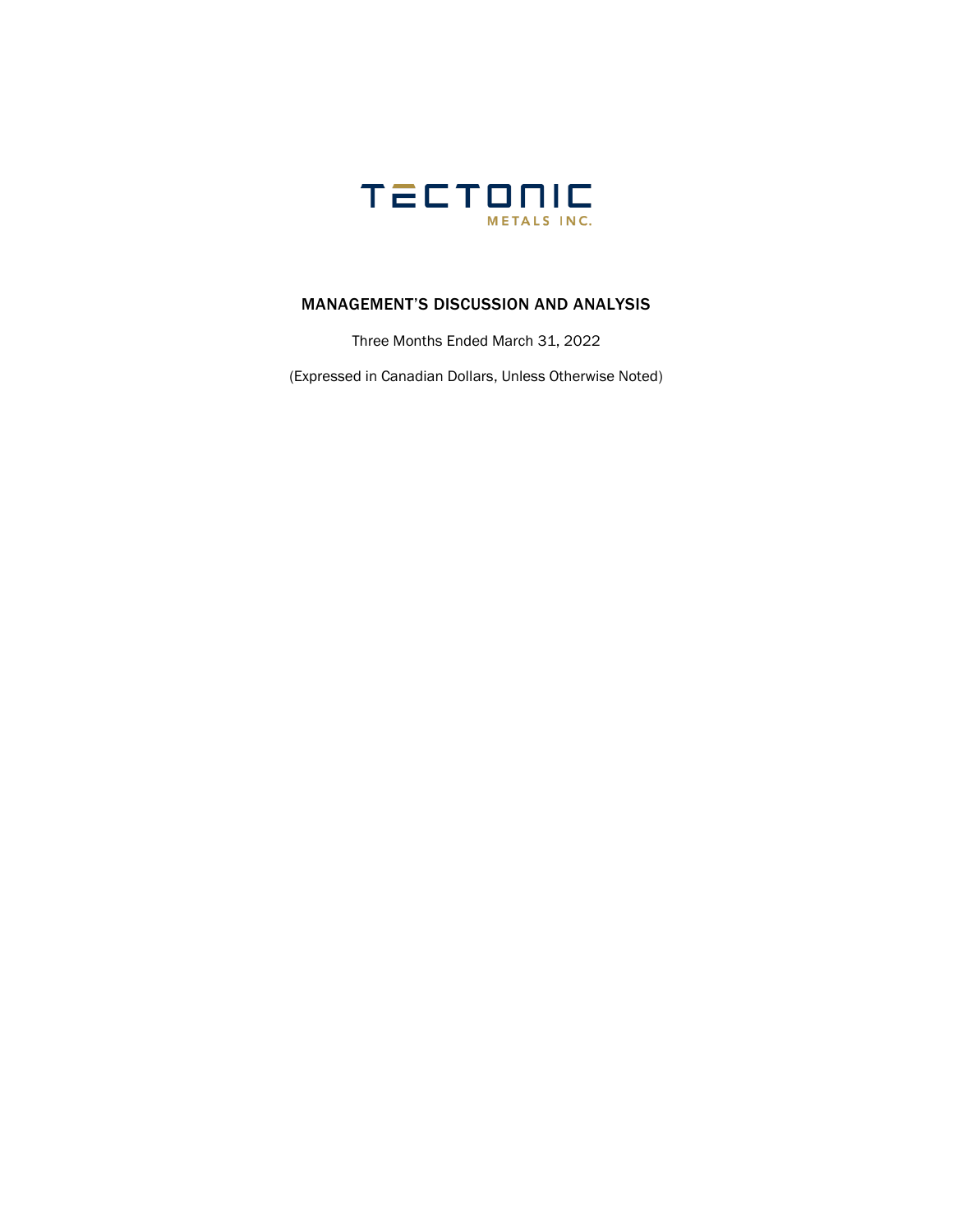

#### **DATE OF THE REPORT: MAY 30, 2022**

This Management's Discussion and Analysis ("MD&A") relates to the financial condition and results of operations of Tectonic Metals Inc. ("Tectonic" or the "Company") together with its subsidiaries as of the date of this report. The MD&A is intended to supplement and complement the Company's unaudited condensed interim consolidated financial statements for the three months ended March 31, 2022 (the "Financial Statements"), which have been prepared in accordance with International Financial Reporting Standards, as issued by the International Accounting Standards Board, applicable to the preparation of interim financial statements, including International Accounting Standard 34 *Interim Financial Reporting*. Readers are encouraged to consult the Company's audited consolidated financial statements for the year ended December 31, 2021, and the corresponding notes to the financial statements, which are available on SEDAR at [www.sedar.com.](http://www.sedar.com/) The information contained within this MD&A is current to the date of this report and all figures are stated in Canadian dollars, unless otherwise noted.

### **OVERVIEW**

The Company's principal business activities include the identification, acquisition and exploration of mineral properties primarily in the United States ("US") and Canada. The Company's exploration focuses on precious and base metals with an emphasis on gold. On November 18, 2019, all the Company's outstanding common shares began trading on the Toronto Venture Stock Exchange (the "TSXV") under the symbol "TECT". On July 23, 2020, the Company's common shares began trading on the OTCQB under the symbol "TETOF". On January 25, 2021, the Company's common shares began trading on the Frankfurt Stock Exchange under the symbol "T15B".

### NON-BROKERED PRIVATE PLACEMENT

On May 30, 2022, the Company completed the first tranche of a non-brokered private placement issuing 32,185,666 units at a price of \$0.06 per unit for total proceeds of \$1,931,140. Each unit is comprised of one common share and one-half of one common share purchase warrant (each whole warrant, a "Warrant"). Each Warrant will be exercisable for a common share at an exercise price of \$0.10 and will expire two years from the closing date of the private placement.

Participants in this private placement are Doyon, Limited ("Doyon") and Crescat Capital LLP ("Crescat"), the Company's two largest shareholders.

Doyon participated in the Company's private placements in 2020 and 2021, and as at March 31, 2022 holds 16,390,600 shares and 8,195,300 warrants. Doyon has agreed not to exercise any Doyon warrants if, as a result of such exercise, it causes Doyon to hold greater than 19.99% of the total outstanding common shares of Tectonic, unless and until the shareholders of Tectonic have passed a resolution approving such exercise of the Doyon warrants in accordance with the applicable rules and policies of the TSXV. Doyon was granted a preemptive right to maintain its pro rata interest for as long as Doyon owns more than 10% of the common shares of Tectonic, calculated on a partially diluted basis. As of the date of this report, Doyon owns approximately 16.4% of the common shares of Tectonic, on a partially diluted basis.

Crescat participated in the Company's 2021 private placement, and as at March 31, 2022 holds 23,818,191 common shares and 5,000,000 warrants.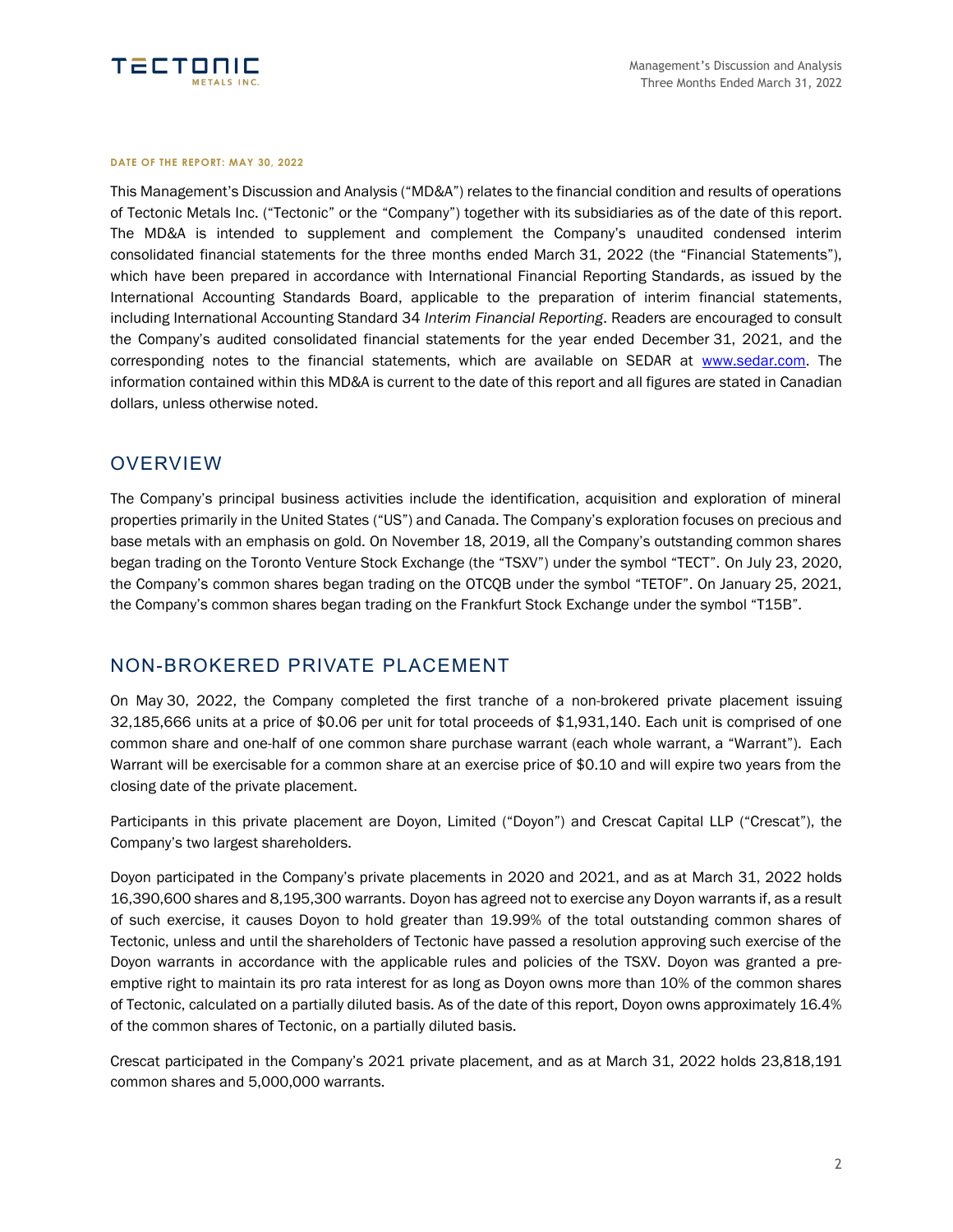

On June 23, 2021, the Company completed a private placement for the issuance of 71,760,560 units a \$0.10 per unit for aggregate gross proceeds of \$7,176,056. Each unit was comprised of one common share and onehalf of one common share purchase warrant. Each whole warrant has an exercise price of \$0.17 and expires June 23, 2023, and are subject to the Acceleration Clause.

In connection with the non-brokered private placement, the Company paid finders' fees of \$277,958 and issued 2,488,588 finders' warrants. Each finder's warrant is exercisable for a common share of Tectonic at an exercise price of \$0.17 and expire date of June 23, 2023.

## HIGHLIGHTS AND DEVELOPMENTS

### Exploration highlights

Over the course of 2021, Tectonic completed 3,834 metres ("m") of drilling, including 12 holes for 2,319m of the first-ever oriented core diamond drilling and 9 holes for 1,515m of the first-ever reverse circulation ("RC") drilling in a two-phase program at the Company's Tibbs Gold Project, Alaska ("Tibbs"). Drilling tested known highgrade gold targets and newly discovered prospects exhibiting coincident gold-in-soil anomalies, high-grade mineralization in grab samples, and both surficial structural lineaments and subsurface geophysical anomalies. Additionally, 1,284m of RC drilling in 9 holes were completed at Carrie Creek following comprehensive mapping and sampling programs at the Carrie Creek, Mt. Harper and Maple Leaf projects. All results from Tectonic's 2021 exploration programs have been released.

- *Phase I oriented diamond drill results at Tibbs were announced from the Michigan and Gray Lead Zones in 2021. The program was successful in intersecting high-grade gold mineralization, such as 7.69 grams per tonne gold ("g/t Au") over 6.12m, including 33.92 g/t Au over 1.22m and 12.45 g/t Au over 5.15m, including 41.39 g/t Au over 1.26m, and determining the structural orientation of the mineralization at both the Michigan and Gray Lead Zones. Both zones are approximately 250m in length and remain open along strike and at depth.*
- *A ¼ core check assay program of the 2021 diamond drilling at Michigan identified the presence of gold nugget effect within high-grade intercepts. New interpretation suggests that these high-grade intercepts may be situated on a newly identified steep structure. This structure, tested by the 2021 diamond drill holes, is highly oblique to the historical drill orientation. Drill testing of this potential new structure will be a top priority going forward.*
- *Since 2018, Tectonic has been applying the Pogo Geological Model at Tibbs to generate drill targets in search of mineralization similar to Northern Star Resources' ("Northern Star") nearby Pogo gold mine. In doing so, the Company produced compelling drill-ready gold-in-soil anomalies that share the same host rock (gneissic) and similar geochemistry (Au-As-Bi-Te), as well as interpreted high- and lowangle structures observed in lineaments and Tectonic's TITAN Geophysical Survey completed during 2021. Phase II drilling during 2021 at Tibbs represents the first ever drilling in the western gneiss portions of the property specifically targeting Pogo analogues. Discovery at Gray Lead West confirms for the first-time low-angle veins carrying Pogo-style gold mineralization (Au-As-Bi-W-Te geochemical signature), intersecting gneiss-hosted quartz-sulphide veins with visible gold. Tibbs now exhibits highangle veining (Gray Lead) adjacent to newly discovered low-angle veins (Gray Lead West), both carrying*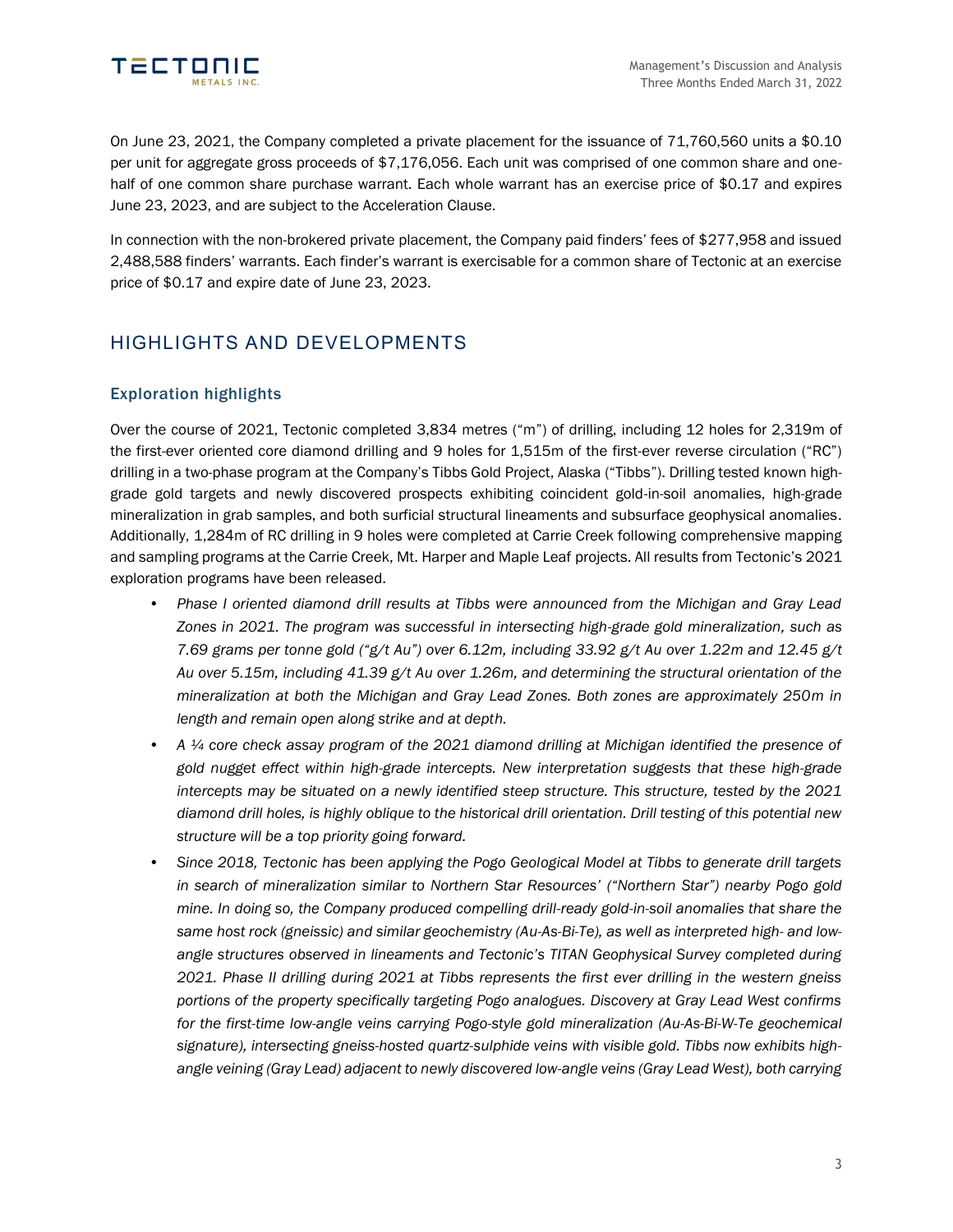

*high-grade Pogo-style gold mineralization confirmed by drilling. All key elements of the Pogo Exploration Model are now present at Tibbs further validating the application of the Model.*

- *Four stacked, low-angle, Pogo-style quartz vein horizons discovered at the Gray Lead West target, with highlights including:*
	- *9.95 g/t Au over 0.75m at 223.00m down hole and 7.64 g/t Au over 0.60m at 342.70m down hole in diamond hole TBDD21-012*
	- *Visible gold intersected in TBRC21-001 returning 1.37 g/t Au over 3.05m and 2.21 g/t Au over 3.04m intersected in TBRC21-003. correlate along trend with an upper structure in hole TBDD21- 012, (1.03 g/t Au over 1.10m) defining nearly 700m of potential trend*
- *Phase II reconnaissance drilling was also conducted at the following Tibbs targets: Galosh, Johnson Saddle, West Trench and Wolverine. Drilling indicates that the southwestern extent of the property exhibits potential for multiple, kilometre ("km") scale vein targets that require additional drilling:*
	- *Johnson Saddle – 3.43 g/t Au over 1.52m at 38.10m downhole in TBRC21-009*
	- *Galosh – 2.44 g/t over 3.05m at 164.59m downhole in TBRC21-007 and 0.96 g/t Au over 3.05m at 19.81m downhole in TBRC21-008*
	- *West Trench 0.96 g/t Ao over 3.05m at 109.73m in TBRC21-005.*

At Carrie Creek, high-grade sheeted quartz-gold-bismuthinite veining (to 50.3 g/t Au) similar to that observed at Kinross Gold's Fort Knox Mine was found in granodiorite talus blocks along a 400m northeast-southwest trend at the Jorts target during the 2021 mapping programs. Five RC holes for 732m were completed at the Jorts target, with granodiorite-hosted gold mineralization associated with weak to moderate chlorite alteration and increased bismuth, tungsten and tellurium intersected in four holes. Highlights include 1.21 g/t Au over 1.53m from 169.16m and 0.44 g/t Au over 6.10m from 126.49m down hole in CCRC21-006, 1.79 g/t Au over 1.53m from 156.97m down hole in CCRC21-008, and 0.33 g/t Au over 6.10m from 156.97m down hole in CCRC21- 009. Four RC holes for 453m were completed at the Jeans Ridge ("Jeans") target 1.4 km to the northeast, with gold mineralization variably associated with weak chlorite alteration and associated bismuth, tungsten, tellurium and arsenic. A peak value of 0.50 g/t Au over 1.52m was intersected in hole CCRC21-004 beginning at 45.72m down hole.

### Corporate Highlights

• On March 14, 2022, the Company appointed Peter Kleespies, M.Sc as Vice President, Exploration ("VPX").

## ABOUT DOYON

Tectonic and Doyon initially partnered in the summer of 2018, where Tectonic was granted exclusive rights to explore, develop and mine all minerals, ores and mineral products extracted from Tectonic's Seventymile and Northway Projects, which are situated on Doyon land. In the summer of 2021, Tectonic was granted similar rights on the Flat Gold Project ("Flat Property"), also situated on Doyon land. Forming partnerships and establishing production agreements on Tectonic's early-stage projects at the onset is a critical component of Tectonic's business model. Such discovery-to-production agreements manage risks and align the interests and expectations of all parties involved, so the task of advancing a project from discovery through to the development of a mine is more streamlined.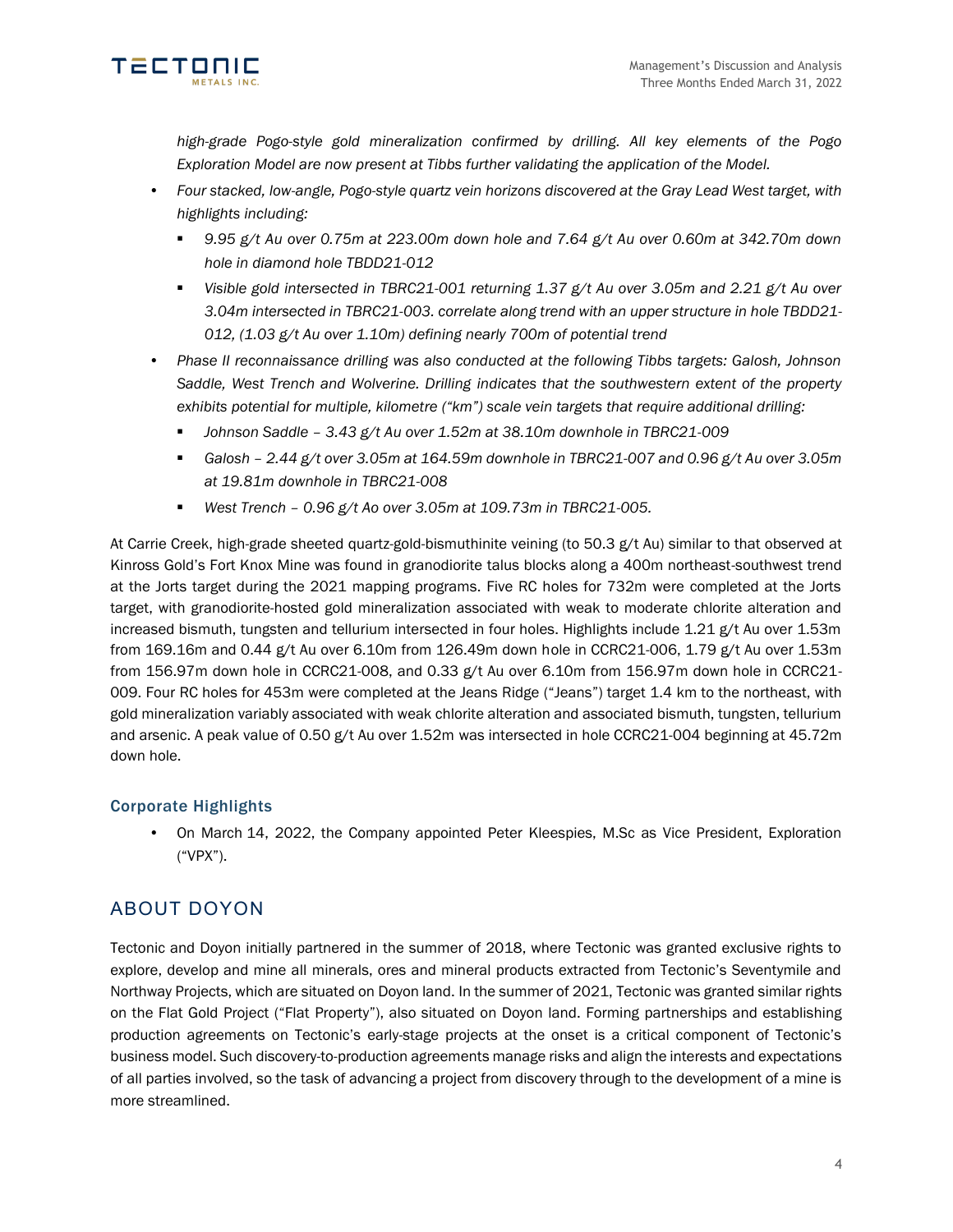

With more than 12.5 million acres of land and over 20,000 shareholders, Doyon is the largest private landholder in Alaska and one of the largest in North America. Doyon's mission is to continually enhance their position as a financially secure Native corporation and promote the economic and social well-being of their shareholders and future shareholders. They focus on strengthening the Native way of life and protecting and enhancing their land and resources.

## ABOUT CRESCAT

Crescat is a global macro asset management firm headquartered in Denver, Colorado, which deploys tactical investment themes based on proprietary value-driven equity and macro models. Crescat's investment goals are to provide industry-leading absolute and risk-adjusted returns over complete business cycles with low correlation to common benchmarks, and they apply their investment process across a mix of asset classes and strategies.

## BASE SHELF PROSPECTUS

On May 29, 2020, the Company filed a final short form base shelf prospectus (the "Prospectus"). The Prospectus allows Tectonic to offer up to \$100 million of common shares, warrants, subscription receipts, debt securities, share purchase contracts and units from time to time until June 29, 2022.

## TIBBS PROPERTY

### **Overview**

On June 15, 2017, the Company and Tibbs Creek Gold, LLC ("TCG") entered into a mining lease and option agreement (the "Tibbs Agreement") where TCG granted to the Company the full and exclusive right to use, occupy and carry out mineral exploration, production and extraction activities on the Tibbs Property to earn a 100% interest in the Tibbs Property. The Tibbs Property comprises 169 claims covering a total of 5,457.5 hectares located in the Big Delta B1 Quadrangle of the Fairbanks Recording District in the state of Alaska. The Tibbs Agreement is for a period of 10 years terminating June 15, 2027. The Tibbs Agreement grants TCG a 2.5% net smelter return royalty ("NSR"), of which 1.5% can be purchased for US\$1,500,000.

On July 30, 2019, the Company received notice from another junior mining company that seven of the claims at Tibbs wholly or partially overstake their claims, and that they are asserting the senior claim. Tectonic considers the disputed claims to be non-core, and this notice will not impact Tectonic's exploration efforts going forward on the rest of the Company's Tibbs claims. The Company is currently investigating the validity of this notice with its counsel and will not be performing any exploration work on the disputed claims until the matter is resolved.

### Option Payments and Exploration Commitments

In consideration for the Tibbs Agreement, the Company paid TCG \$301,973 (US\$230,000) to December 31, 2021. The Company is committed to paying a US\$50,000 option payment each June from 2021 to 2027 (the "Tibbs Anniversary Payments"). The Company must incur an aggregate US\$1,000,000 in exploration expenditures by June 15, 2022. The Company fulfilled this exploration expenditure commitment and is up to date on the Tibbs Anniversary Payments. Further, the Company has agreed to pay TCG a cash payment of US\$1,000,000 if the Company commences commercial production on the Tibbs Property. The Company has the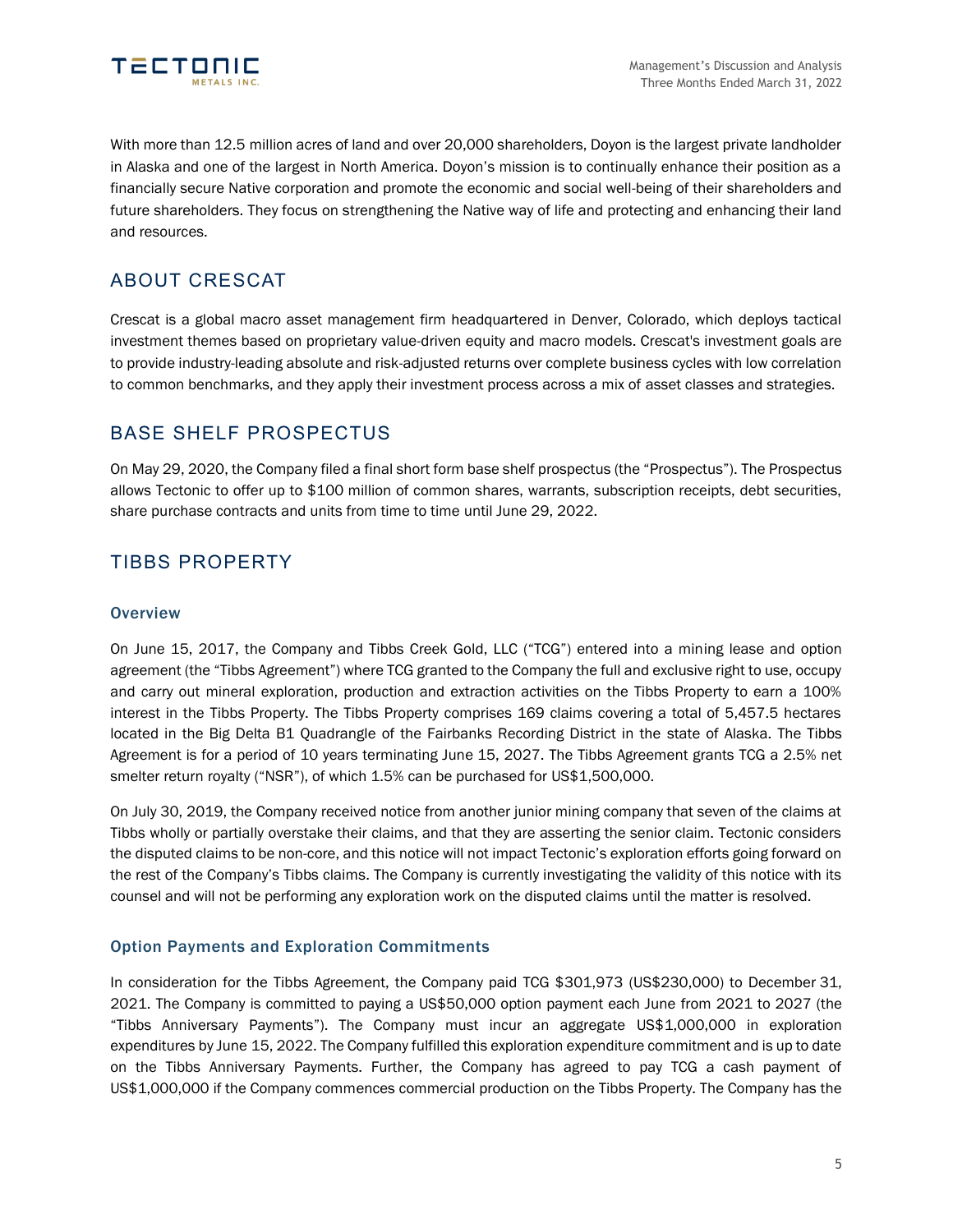

option to acquire the Tibbs Property at any time during the lease term by making a lump sum payment equal to the aggregate amount of any remaining Tibbs Anniversary Payments. If, during the term of the Tibbs Agreement, the Company completes a preliminary economy assessment, the Company must make a cash payment of US\$25,000 each year to TCG in addition to the Tibbs Anniversary Payments.

### Exploration Programs

During June 2021, the Company commenced its 2021 exploration program anchored by two oriented diamond drill campaigns at the Tibbs Project. The initial diamond drill follows upon drill targets at Michigan and Gray Lead identified by the Company's 2019 and 2020 Rotary Air blast ("RAB") drill programs. The 2020 RAB drill program targeted expansion of the Company's 2019 drill discovery of 6.03 g/t Au over 28.95 m at the Michigan Zone. The 2020 drill program focused on stepping out from this highlight drill intercept while also testing for additional Michigan-style structures along a 3-km long prospective corridor at the Upper and Lower Trench Zone and the Wolverine Zone. The Company drilled 3,202m over a total of 27 holes in 2020.

During July 2021, the Company commenced a deep-penetrating TITAN-160 ("TITAN") ground-based geophysical survey designed to specifically target multiple Pogo-like gold-in-soil anomalies situated in the Tibbs Project.

In August 2021, Tectonic moved quickly to follow up on the TITAN survey results, initiating Phase II of the Company's drill program. Phase II drilling focused on drill testing Pogo-like targets, including West Trench, Johnson Saddle, Galosh and Gray Lead West, which had never been drilled before. The remaining five oriented diamond drill holes for 1,517 m tested for both low- and high-angle structures, as interpreted at these targets. Among the targets tested was a 190.4 g/t Au rock grab sample hosting Pogo-style vein mineralization identified at West Trench. In addition, a RC drill rig was mobilized to test Pogo-like low-angle structures in the western section of Tibbs, completing a further 1,515m of drilling in 9 holes on the Phase II targets.

In October 2021, the Company announced results from the first seven diamond drill holes comprising a total of 803m of drilling from the Company's 2021 Phase I campaign at Tibbs, which include highlight intercepts containing visible gold and returning 7.69 g/t Au over 6.12 m, including 33.92 g/t Au over 1.22m at Michigan and 12.45 g/t Au over 5.15m, including 41.39 g/t Au over 1.26m at Gray Lead .

In November 2021, the Company announced the discovery of high-grade quartz-sulphide veining in grab samples from the underexplored gneissic rocks at the Tibbs Gold Project. Rock grab gold values from the West Trench Prospect ranged from trace to 190.4 g/t Au and are the first evidence of Pogo-style vein mineralization in the western gneissic terrain.

In March 2022, the Company announced the results of check assaying of  $\frac{1}{4}$  drill core from the Phase I diamond drill program at Michigan. The check assay program indicates the presence of gold nugget effect at the Michigan prospect highlighted by a 104.5 g/t Au ¼ core check assay that originally returned 1.034g/t Au over 1.0m. Tectonic has initiated a program of selective metallic screen assaying for all known intervals of quartz vein mineralization and visible gold drilled during the 2021 season to allow Tectonic to further understand the extent and distribution of nuggety gold within the project area and how to best assay drill samples going forward.

In March 2022, the Company announced results from five diamond drill holes and nine RC drill holes comprising a total of 3,032m of drilling from the Company's 2021 Phase II campaign at Tibbs. Results included the identification of four stacked, low-angle, Pogo-style quartz vein horizons at Gray Lead West with highlight intercepts of 9.95 g/t Au over 0.75m and 7.64 g/t Au over 0.60m, and the discovery of gneiss hosted, interpreted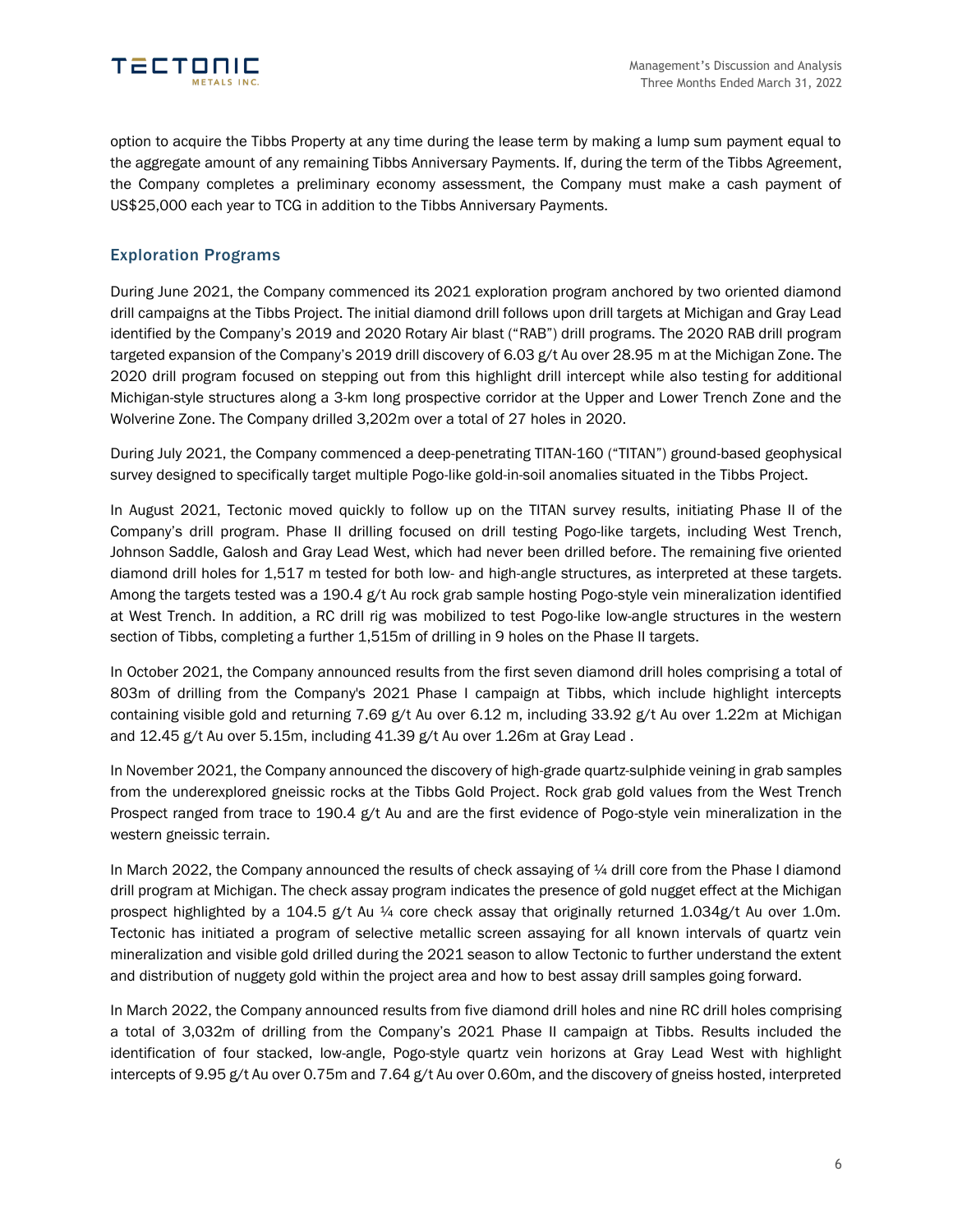

low angle veining at Galosh and Johnsons Saddle, which returned peak values of 2.44 g/t Au over 3.05m and 3.43 g/t Au over 1.52m, respectively.

### Carrie Creek and Mt. Harper Properties

In August 2020, the Company entered into a mining lease agreement with Doyon for a 100% interest in two areas of Alaska Native regional corporation mineral estate in the Goodpaster District, Alaska (the "Carrie Creek and Mt. Harper Properties"). The Carrie Creek Property is comprised on a north and south block of land contiguous with the Tibbs Property and covers 15,800 acres. The nearby Mt. Harper Property is 49,800 acres in size and is located approximately 20 km to the east of the Tibbs Property.

The lease covers the mineral estate and the surface estate and grants the Company rights to conduct mineral exploration and, if warranted, mineral development and production activities. Doyon is granted a 2% NSR for precious minerals and a 1% NSR for base minerals until the end of the fourth year of commercial production. Doyon is granted a 3% NSR for precious minerals and a 2% NSR for base minerals from the fifth to tenth anniversaries of commercial production. After the tenth anniversary of commercial production, the production royalty for precious minerals is the greater of a 4% NSR or 15% of net proceeds and the production royalty for base minerals is the greater of a 3% NSR or 15% of net proceeds. The initial lease term is for 15 years, and the lease agreement includes renewal clauses to extend the lease period up to the entire commercial operational period of a mine.

In consideration, the Company paid Doyon \$26,137 (US\$20,000) on lease requirements to December 31, 2021 and pursuant to the lease agreement is required to pay:

- I. US\$10,000 each January 2021 to 2024 (2021 and 2022 payments made);
- II. US\$40,000 each January 2025 to 2029;
- III. US\$100,000 each January 2030 and thereafter. If the Company exercises an option to extend the lease term by another five years after completion of a feasibility study, this annual payment shall be increased to US\$200,000; and,
- IV. US\$150,000 upon completion of a feasibility study.

*Pursuant to the option agreement, the Company is required to incur the following amounts for exploration expenditures on the Carrie Creek and Mt. Harper Properties:*

| <b>Calendar years</b>                       | Required aggregate exploration<br>expenditures over period (US\$) <sup>1</sup> |
|---------------------------------------------|--------------------------------------------------------------------------------|
| 2020-2022                                   | 1,000,000                                                                      |
| 2023-2026                                   | 1,200,000                                                                      |
| 2027-2030                                   | 2,000,000                                                                      |
| Each four-lease year period commencing 2031 | 2,000,000                                                                      |

*Eligible expenditures include all actual, direct costs, expenses and charges related to exploration and development conducted on or for the benefit of the Carrie Creek and Mt. Harper Properties, including without limitation costs and expenses off the property and reasonably allocated to operations on the property. The Company is permitted to carry-forward excess expenditures and apply them against a future year. Tectonic is required to spend at least 25% of its required aggregate expenditures for each expenditure period for the benefit of each of the Carrie Creek Property and Mt. Harper Property. As of March 31, 2022, the Company incurred US\$1,008,492 in cumulative eligible expenditures on the Carrie Creek Property and Mt. Harper Property.*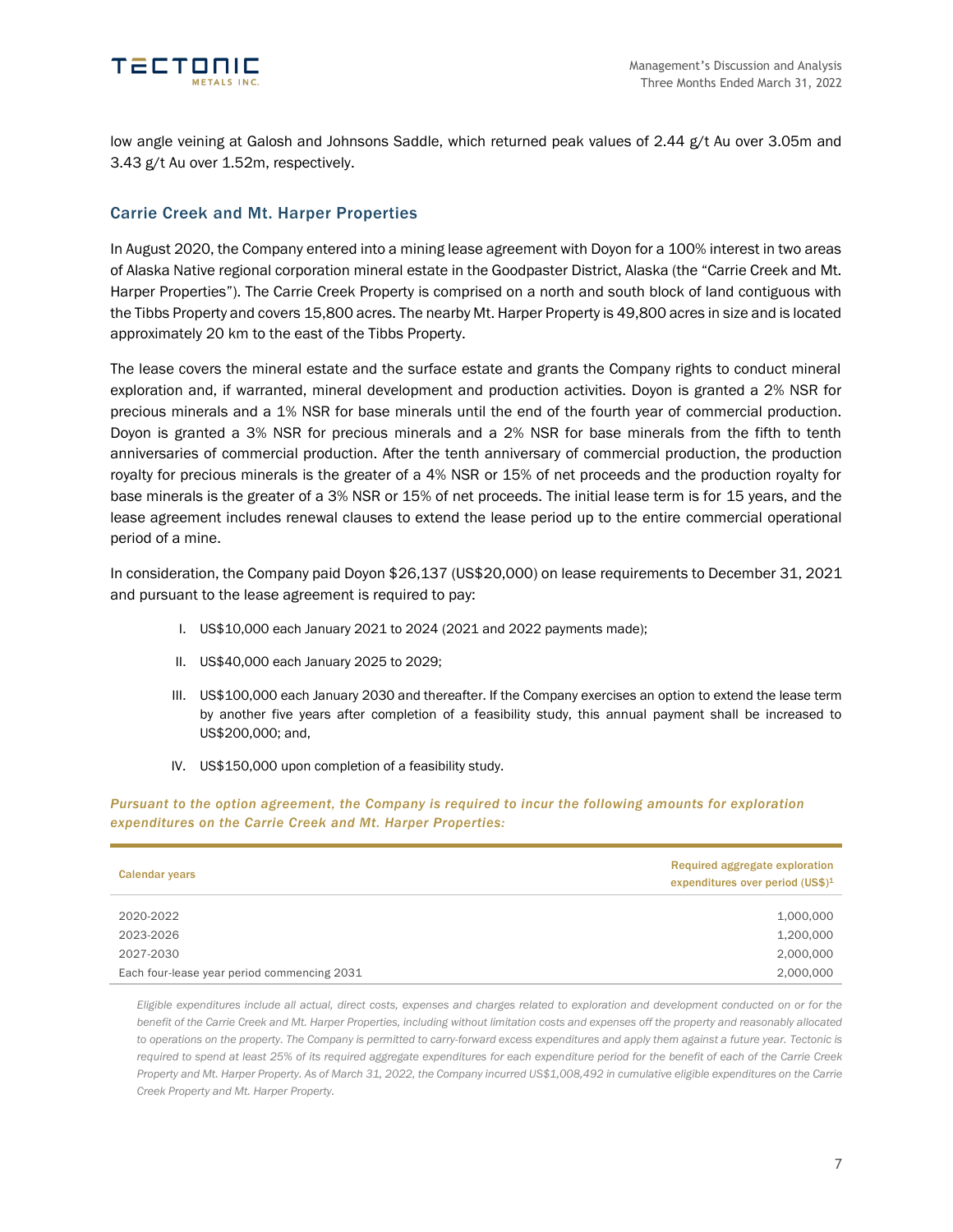

Additionally, the Company contributes to the Doyon Foundation, an annual US\$10,000 scholarship for the term of the lease. The scholarship amount increases to US\$50,000 each year following the commencement of commercial production at either the Carrie Creek or Mt. Harper property. Subsequent to March 31, 2022, the Company fulfilled its current year's commitment.

### Exploration Program for Carrie Creek and Mt. Harper Properties

Carrie Creek - In July 2021, concurrent with ongoing exploration activity at Tibbs, Tectonic completed a four-week mapping program at the Carrie Creek property to validate the geological mapping completed by a previous lessee in the late 1990s and conducted a prospecting program in the southwestern reaches of the property at Jorts and Jeans. The surface mapping and prospecting program resulted in new discoveries of high-grade gold in grab sampling at the Jorts and Jeans targets, and a total of 223 rock samples collected property wide. The Jorts and Jeans targets are separated by 1.3 km and are adjacent to claims owned by Northern Star. Both targets are situated on the same northeastern trend that hosts Northern Star's Brink Gold Zone and the adjacent Porthos Ridge exploration target, west of Jeans. Based on these promising results and the limited time remaining in the field season, Tectonic quickly followed up with a RC drill, completing 9 holes for 1,185m at Jeans and Jorts while testing for Brink-style sheeted quartz veins.

In late July/August 2021 a second mapping and prospecting program was also launched at the Mt. Harper Polymetallic Project ("Mt. Harper"), which concentrated on the eastern portion of the property in the vicinity of the Section 21 prospect and a total of 125 rock samples were collected.

The 2021 mapping campaign was the first comprehensive mapping and prospecting programs on both the Carrie Creek and Mt. Harper properties in over 20 years. The objective of the programs is to obtain geological control on the various styles of mineralization observed on the respective properties to date and advance select targets to the drill-ready stage.

In September 2021, the Company announced initial results from the Company's 2021 mapping campaign at Carrie Creek Grab rock sampling in the southern extent of Tibbs produced two robust, high-grade gold rock anomalies with gold values ranging from trace to 50.3 g/t Au at the Jorts Prospect and trace to 7.8 g/t Au at the Jeans Ridge Prospect. Mineralization at both prospects consists of granodiorite-hosted sheeted quartz veins that contain bismuthinite and rare visible gold. Mineralization is interpreted to represent veining associated with an intrusion-related gold system.

In March 2022, the Company announced results from the nine RC drill holes comprising a total of 1,185m of drilling from the Jeans and Jorts targets, with highlight intercepts of 1.21 g/t Au over 1.53m and 1.79 g/t Au over 1.53m from Jorts.

## SEVENTYMILE PROPERTY

### **Overview**

On June 1, 2018, the Company and Doyon entered into a mining lease agreement (the "Seventymile Agreement") where Doyon granted to the Company the full and exclusive right to use, occupy and carry out mineral exploration, development and production on the Seventymile Property. The Seventymile Property is located approximately 270 km east of Fairbanks, Alaska, and approximately 59 km west of Eagle, Alaska. The Seventymile Agreement is for a period of 15 years terminating June 1, 2033 and includes renewal clauses to extend the lease period up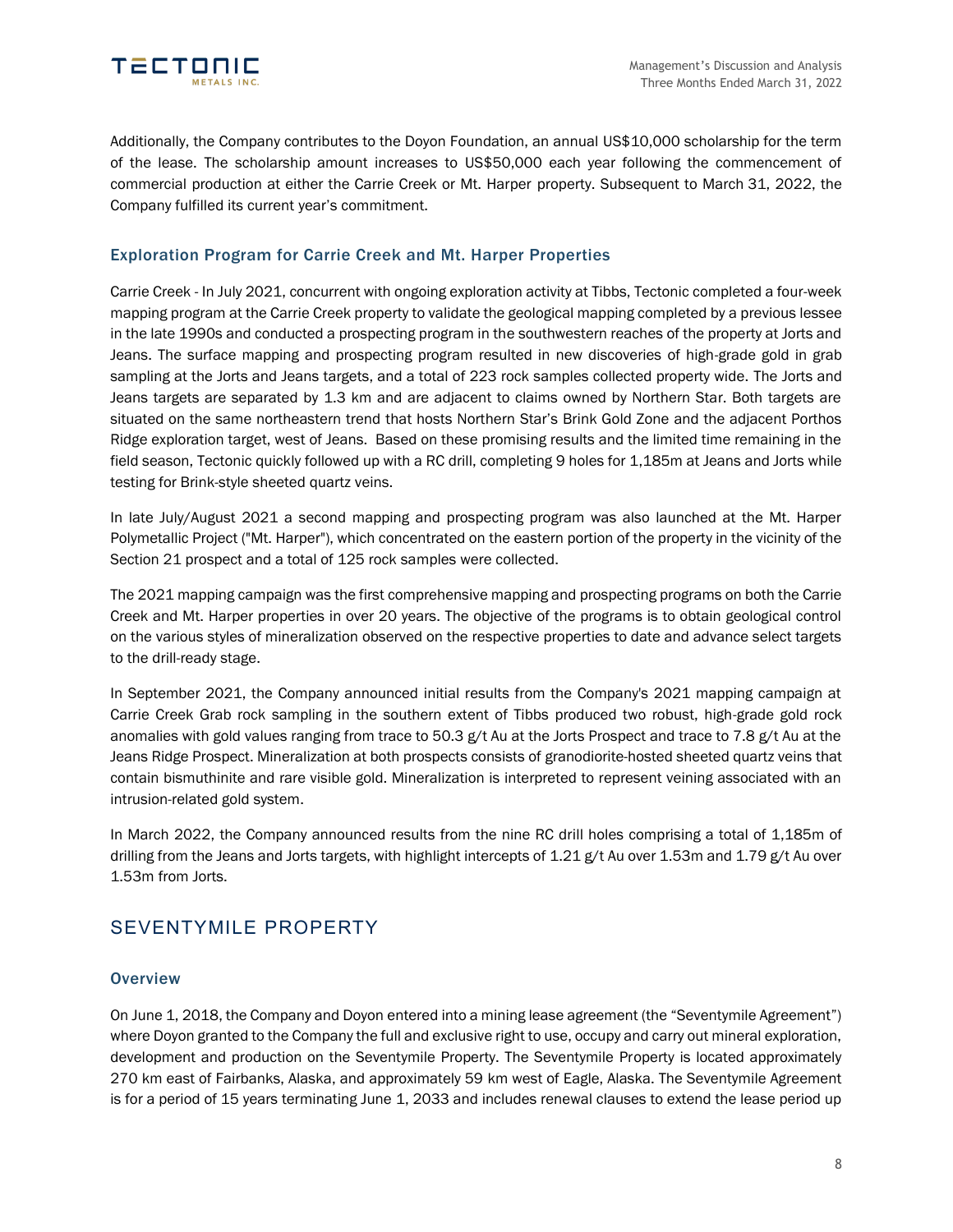

to the entire operational period of a mine. Doyon is granted a 2% NSR for precious minerals and a 1% NSR for base minerals until the end of the fourth year of commercial production. Doyon is granted a 4% NSR for precious minerals and a 3% NSR for base minerals from the fifth to tenth anniversaries of commercial production. After the tenth anniversary of commercial production, the production royalty for precious minerals is the greater of a 4% NSR or 15% of net proceeds and the production royalty for base minerals is the greater of a 3% NSR or 15% of net proceeds.

### Option Payments and Exploration Commitments

In consideration, the Company paid Doyon \$156,582 (US\$120,000) on lease requirements to December 31, 2021 and pursuant to the lease agreement is required to pay:

- I. US\$60,000 each January 2022 to 2027 (2022 payment made);
- II. US\$200,000 each January 2028 and thereafter. If the Company exercises an option to extend the lease term by another five years after completion of a feasibility study, this annual payment shall be increased to US\$300,000; and
- III. US\$600,000 upon completion of a feasibility study.

*The Company committed to incur the following amounts for exploration expenditures on the Seventymile Property:*

| <b>Calendar years</b>                  | Amount of annual exploration expenditures<br>$(US$)^1$ |
|----------------------------------------|--------------------------------------------------------|
|                                        |                                                        |
| 2018 (commitment fully met)            | 400,000                                                |
| 2019 (commitment fully met)            | 600,000                                                |
| 2020 - 2023 (commitment fully met) $1$ | 750,000                                                |
| $2024 - 2027$                          | 1,500,000                                              |
| 2028 and each calendar year thereafter | 2,000,000                                              |

*Eligible expenditures include all actual, direct costs, expenses and charges related to exploration and development conducted on or for the benefit of the Seventymile Property, including without limitation costs and expenses off the property and reasonably allocated to operations on the property. The Company is permitted to carry-forward excess expenditures and apply them against a future year. As of March 31, 2022, the Company incurred US\$2,221,547 in cumulative eligible expenditures on the Seventymile Property.*

Additionally, the Company contributes to the Doyon Foundation a US\$25,000 scholarship each May for the term of the lease. The scholarship amount increases to US\$50,000 each year following the commencement of commercial production at the Seventymile Property. Subsequent to March 31, 2022, the Company fulfilled its current year's commitment.

### Exploration Program

During 2021, the Company did not conduct any in-field exploration activities, but rather desktop work at Seventymile.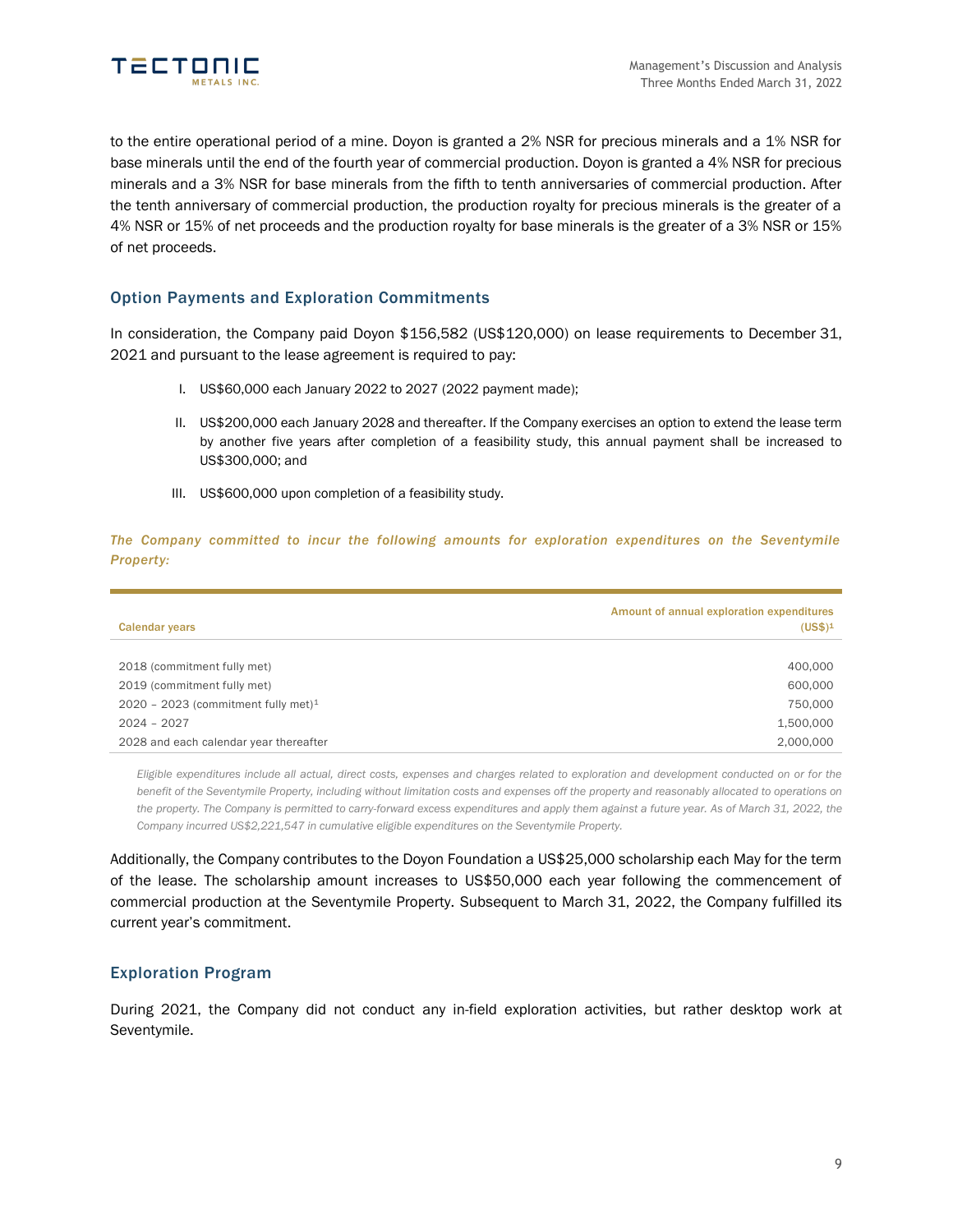



## FLAT PROPERTY

In September 2021, the Company entered into a mining lease agreement with Doyon for a 100% interest in the Flat Property located 40 km north of Donlin Gold Project, owned and operated by Barrick Gold Corp. and Novagold Resources Inc., and located in the Kuskokwim Mineral Belt, Alaska. The agreement covers all aspects of exploration, development, production and royalties, including key environmental, social and governance provisions. The initial term of the lease is for 15 years and includes renewal clauses to extend the lease period up to the entire operational period of the mine. Doyon is granted a 2% NSR for precious minerals and a 1% NSR for base minerals until the fifth anniversary of commencement of commercial production. Doyon is granted a 3% NSR for precious minerals and a 2% NSR for base minerals from the fifth to tenth anniversaries of commercial production. After the tenth anniversary of the commencement of commercial production, the production royalty for precious minerals is the greater of a 4% NSR or 15% of net proceeds and the production royalty for base minerals is the greater of a 3% NSR or 15% of net proceeds.

In consideration, the Company paid Doyon \$37,059 (US\$30,000) on lease requirements to December 31, 2021 and is required to make the following payments:

- I. US\$40,000 each September 2022 to 2025 (2022 payment made);
- II. US\$50,000 each September 2026 to 2030;
- III. US\$100,000 each September thereafter. If the Company exercises its option to extend the lease term, this annual payment shall be increased to US\$200,000; and
- IV. US\$150,000 upon completion of a feasibility study.

Pursuant to the option agreement, the Company is required to incur the following amounts for exploration expenditures on the Flat Property:

| <b>Calendar years</b>                                             | <b>Amount of exploration</b><br>expenditures $(US$)^1$ |
|-------------------------------------------------------------------|--------------------------------------------------------|
|                                                                   |                                                        |
| 2021 - 2023 (including no less than \$500,000 by the end of 2022) | 1,000,000                                              |
| $2024 - 2026$                                                     | 2,000,000                                              |
| $2027 - 2029$                                                     | 2,500,000                                              |
| Each three - lease year period commencing 2030                    | 2,500,000                                              |

*Eligible expenditures include all actual, direct costs, expenses and charges related to exploration and development conducted on or for the benefit of the Flat Property, including without limitation costs and expenses off the property and reasonably allocated to operations on the property. The Company is permitted to carry-forward excess expenditures and apply them against a future year. As of March 31, 2022, the Company incurred US\$26,090 in cumulative expenditures on the Flat Property.*

The Company has committed to contributing to the Doyon Foundation an annual US\$10,000 scholarship for the term of the lease. The scholarship amount increases to US\$50,000 each year following the commencement of commercial production at the Flat Property. Subsequent to March 31, 2022, the Company fulfilled its current year's commitment.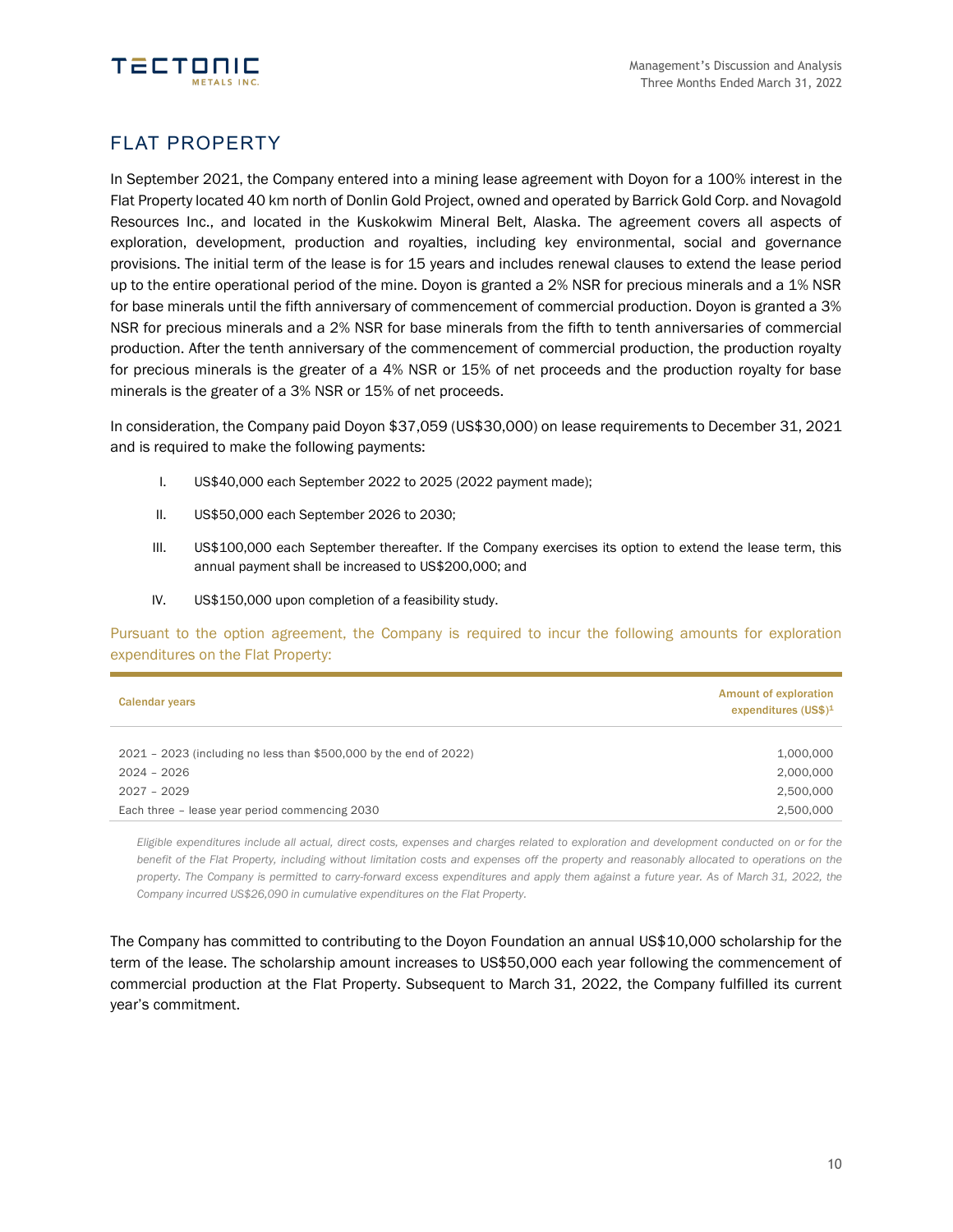

## MAPLE LEAF PROPERTY

The Company staked 74 state of Alaska mining claims known as the Maple Leaf Property, located approximately 15 km east-northeast of the Tibbs Property in the prolific Goodpaster mining district. The Maple Leaf claims cover 4,791 hectares of prospective geology and known high-grade gold prospects, which have seen only minimal historical exploration work.

During July 2021, the Company performed geological mapping and prospecting via rock sampling focused at the Tourmaline Hill prospect in the western portion of the Maple Leaf Property. The goal of the program was to enhance Tectonic's understanding of the geology and mineralization, generate new exploration targets and follow-up on the Tourmaline Hill prospect.

## HEALTH AND SAFETY, ENVIRONMENT AND COMMUNITY

### Health and Safety

There were no fatalities or lost-time injuries reported at any of the Company's project sites.

### COVID-19 Mitigation Plan

The Company has a robust COVID-19 mitigation plan for its exploration work being conducted in Alaska. All employees and contractors presented a qualifying negative COVID-19 test to enter Alaska. While waiting for transportation, all individuals self-isolated in a hotel room. The team travelled directly to the first drill site at the Tibbs Property in privately arranged transportation. The same crew remained onsite and travelled directly between the Company's properties for the duration of the exploration programs to minimize community exposure.

The Company implemented additional safety measures at program sites for all employees and contractors, including frequent washing of hands, discouraging sharing of tools and equipment, regular cleaning and disinfecting of surfaces, maintaining a physical distance of at least 2m when possible and daily temperature readings of all individuals. All non-essential travel to rural communities was prohibited. If in-person resupply was required, the individual shopping was required to practice social distancing.

A basic response plan was implemented that if a person displayed signs and symptoms of COVID-19, the person was not to come to the work site. If the person was already at camp, they were to remain in their tent until their supervisor was alerted to the situation and then they were to be moved to an area separated from others. Given the small size of the camps, if one person became infected or was suspected of being infected, the entire camp would enter into quarantine from the community. An extraction plan was in place depending on the severity of the symptoms. The Company would coordinate and communicate with local and state health officials if any cases or suspected cases arose.

As of the date of this report, there have been no cases or suspected cases of COVID-19 at any of the Company's projects and work sites.

### Environment

There were no environmental issues reported at any of the Company's project sites.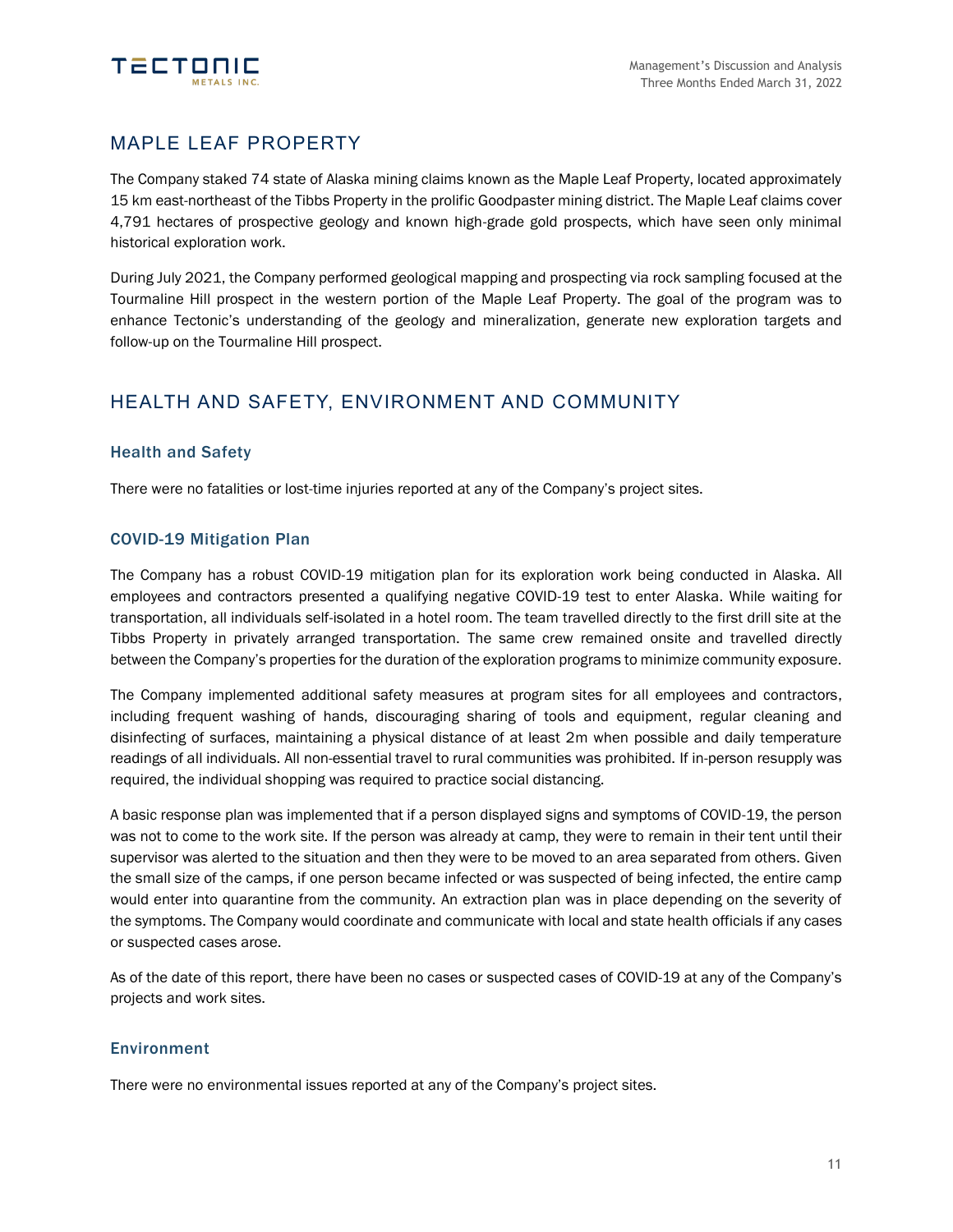

### **Community**

As per the Seventymile Agreement, during May 2021, the Company paid its annual US\$25,000 scholarship contribution to the Doyon Foundation. The Doyon Foundation was established as a separate nonprofit charitable organization in 1989 by Doyon. Doyon Foundation's mission is to provide educational, career and cultural opportunities to enhance the identity and quality of life for Doyon shareholders. Doyon Foundation carries out its mission by providing basic and competitive scholarships, works with organizations to place interns and advances traditional Native knowledge by partnering with various organizations.

As per the Flat Property agreement, during October 2021, the Company paid US\$10,000 for scholarship to educate Doyon's shareholders and their direct descendants in the fields of natural resource development and land management.

During 2021, certain members of the Tectonic team, including the Chief Executive Officer ("CEO") and VPX, met virtually with the chiefs of select local villages in and around the Northway and Seventymile properties to discuss potential upcoming programs, job opportunities and to assess the current state of affairs given the ongoing COVID-19 pandemic.

## RESULTS OF OPERATIONS

The following table represents acquisition costs incurred on the exploration and evaluation assets:

|                        |    | Flat. USA | <b>Tibbs, USA</b> | Seventymile,<br><b>USA</b> |              | Northway.<br><b>USA</b>  | Maple Leaf,<br><b>USA</b> | <b>Carrie Creek</b><br>and Mt.<br>Harper, USA | <b>Total</b> |
|------------------------|----|-----------|-------------------|----------------------------|--------------|--------------------------|---------------------------|-----------------------------------------------|--------------|
| At December 31, 2020   | \$ | $\sim$    | \$<br>249.052     | \$<br>118.656              | $\mathbb{S}$ | 135.564                  | \$<br>15.977              | \$<br>14.945                                  | \$534.194    |
| Cash property payments |    | 88.163    | 62.875            | 114,852                    |              | $\overline{\phantom{a}}$ |                           | 25.508                                        | 291,398      |
| Impairment             |    | $\sim$    | $\sim$            | $\sim$                     |              | (135.564)                |                           |                                               | 135,564      |
| At December 31, 2021   |    |           |                   |                            |              |                          |                           |                                               |              |
| and March 31, 2022     | S  | 88,163    | \$311.927         | \$<br>233,508              | \$           | ٠                        | \$<br>15.977              | \$<br>40.453                                  | \$690,028    |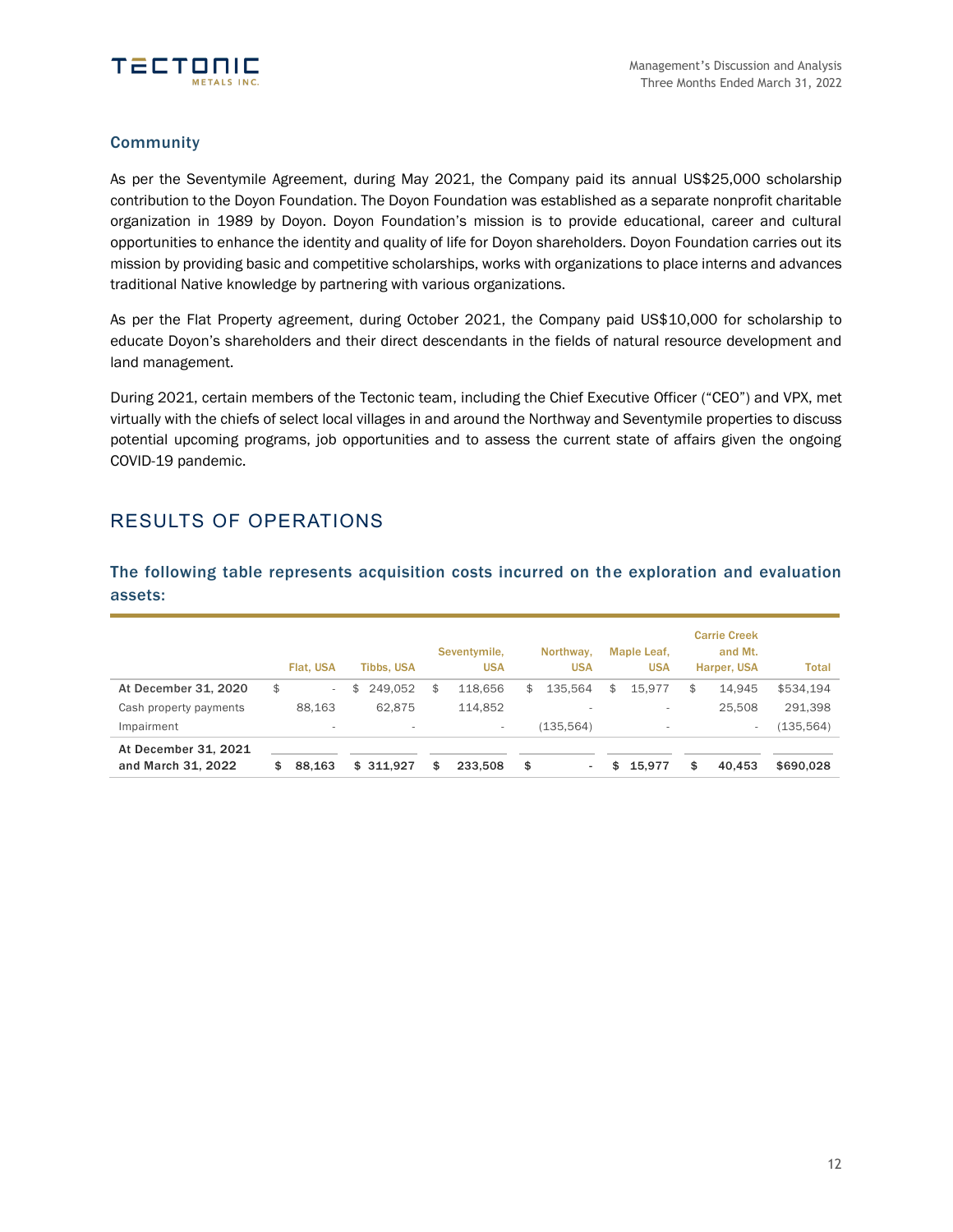

*During the three months ended March 31, 2022 and 2021, the Company incurred exploration and evaluation expenditures as follows*

|                                          | <b>Tibbs</b> | Seventymile              | Flat                     | Carrie Creek /<br>Mt. Harper | Northway<br>and Maple<br>Leaf  | Project<br>generation<br>and support | For the three<br>months ended<br>March 31,<br>2022 |
|------------------------------------------|--------------|--------------------------|--------------------------|------------------------------|--------------------------------|--------------------------------------|----------------------------------------------------|
| Computer software                        | \$<br>3.267  | \$<br>1.499              | \$<br>1.499              | \$<br>2.033                  | \$<br>$\overline{\phantom{0}}$ | \$<br>12,316                         | \$<br>20,614                                       |
| Drilling program                         | 109,924      | $\overline{\phantom{a}}$ | ٠                        | 12,500                       | ÷                              |                                      | 122,424                                            |
| Geological consulting                    | 10,200       | 6.000                    | 10,200                   | 19.350                       | $\overline{\phantom{0}}$       | 3.600                                | 49,350                                             |
| Mapping program                          | 2.930        | 744                      | 764                      | $\overline{\phantom{a}}$     | $\overline{\phantom{a}}$       | $\overline{\phantom{a}}$             | 4,438                                              |
| Other camp expenses                      | 27           | $\overline{\phantom{a}}$ | $\overline{\phantom{a}}$ | $\overline{\phantom{a}}$     | 74                             | 1,529                                | 1,630                                              |
| Salary & legal costs                     | 39,921       | $\sim$                   | 5.025                    | 9.298                        | 9.704                          | 9,846                                | 73.794                                             |
| Surveying program Surveying<br>program   | 175          | 175                      | 143                      | 185                          | 34                             | 177                                  | 889                                                |
| <b>Total exploration</b><br>expenditures | \$166,444    | \$8,418                  | \$17,631                 | \$43,366                     | \$9,812                        | \$27,468                             | \$273,139                                          |

|                                | <b>Tibbs</b> | Seventymile              | Flat                           | Carrie<br>Creek/Mt.<br><b>Harper</b> | Northway and<br><b>Maple Leaf</b> |     | <b>Project</b><br>generation<br>and support | For the three<br>months ended<br>March 31, 2021 |
|--------------------------------|--------------|--------------------------|--------------------------------|--------------------------------------|-----------------------------------|-----|---------------------------------------------|-------------------------------------------------|
| Other camp expenses            | \$<br>12.795 | \$<br>4,982              | \$<br>$\sim$                   | \$<br>$\sim$                         | \$<br>3.380                       | \$  | 622                                         | \$<br>21,779                                    |
| <b>Registration fees</b>       |              |                          |                                | $\overline{\phantom{a}}$             | 20,736                            |     | $\overline{\phantom{a}}$                    | 20,736                                          |
| Salary & legal costs           | 19,143       | 9,611                    | $\overline{\phantom{a}}$       | $\overline{\phantom{a}}$             | 2,171                             |     | 9,402                                       | 40,327                                          |
| Sampling program               | 1,702        | $\overline{\phantom{a}}$ |                                | $\overline{\phantom{a}}$             | 372                               |     | $\overline{\phantom{a}}$                    | 2.074                                           |
| Geological consulting          | 27.046       | 42.720                   |                                | $\overline{\phantom{a}}$             | 7.457                             |     | 27.083                                      | 104,306                                         |
| Total exploration expenditures | \$<br>60,686 | \$<br>57.313             | \$<br>$\overline{\phantom{a}}$ | \$<br>$\sim$                         | \$<br>34.116                      | \$. | 37.107                                      | \$<br>189,222                                   |

# QUARTERLY RESULTS

| Three months ended:               | March 31.<br>2022<br>\$ | December 31.<br>2021<br>\$ | September 30,<br>2021<br>\$ | <b>June 30,</b><br>2021<br>\$ |
|-----------------------------------|-------------------------|----------------------------|-----------------------------|-------------------------------|
| Exploration and evaluation assets | 690,028                 | 690.028                    | 549.492                     | 647,997                       |
| Working capital                   | 250,085                 | 829.407                    | 2,366,856                   | 7,845,565                     |
| Loss and comprehensive loss       | (586, 937)              | (1,411,758)                | (5,621,735)                 | (1,697,804)                   |
| Basic and diluted loss per share  | (0.00)                  | (0.01)                     | (0.03)                      | (0.02)                        |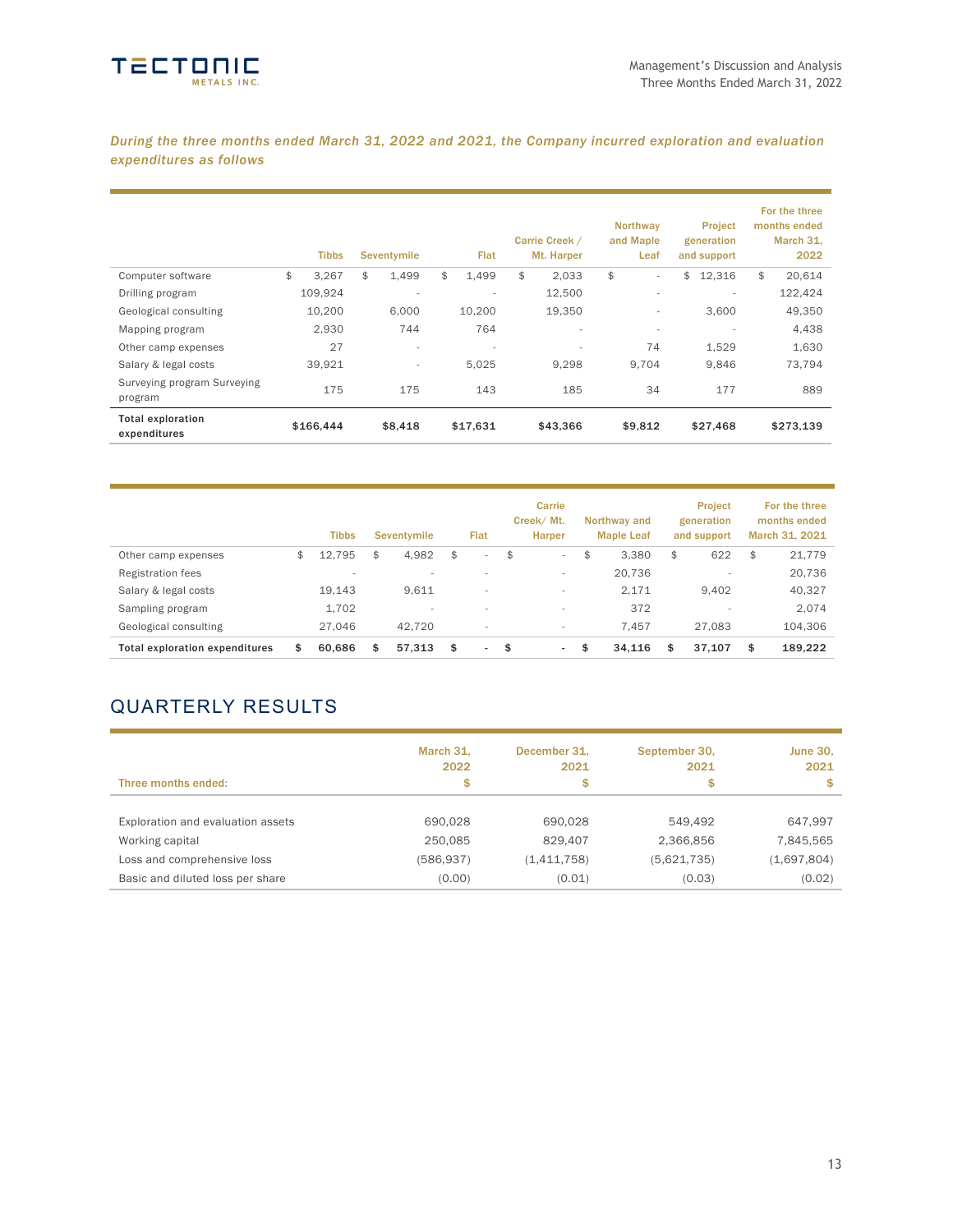

| Three months ended:               | March 31,<br>2021<br>\$ | December 31.<br>2020<br>\$ | September 30,<br>2020<br>\$ | <b>June 30,</b><br>2020<br>\$ |
|-----------------------------------|-------------------------|----------------------------|-----------------------------|-------------------------------|
| Exploration and evaluation assets | 585.122                 | 534.194                    | 519.249                     | 519,249                       |
| Working capital                   | 2,665,740               | 3,256,604                  | 3,952,341                   | 6,880,355                     |
| Loss and comprehensive loss       | (653,712)               | (809, 698)                 | (3,020,510)                 | (824, 974)                    |
| Basic and diluted loss per share  | (0.01)                  | (0.01)                     | (0.01)                      | (0.01)                        |

During the three months ended March 31, 2022, the Company incurred a loss of \$586,937, which was similar to the prior year's comparative period. The most significant year on year changes included a slight increase in exploration expenses due to assay results related to the 2021 exploration program being received in the first quarter of 2022. The increase was offset by a decrease in marketing expenses and share-based payments due to the share price of the Company significantly decreasing.

During the three months ended December 31, 2021, the Company incurred a loss of \$1,411,758, which was higher than the prior year's comparative period, as the 2021 drill program was significantly larger than the 2020 comparative year program. The most significant year on year changes included increased drilling expenditures and ground geophysics at Tibbs.

During the three months ended September 30, 2021, the Company also incurred a significantly larger loss than the loss in the prior year's comparative period, as well as the previous two quarters. The large increase was also due to the larger drilling and geophysical programs the Company had during 2021, which took place mainly during the summer of 2021. The most significant expenditures related to drilling expenses in Tibbs for \$3,254,966 and Carrie Creek for \$842,098 followed by geophysics surveys for \$463,189.

During the three months ended March 31, 2021, the Company incurred a \$653,712 loss, which was smaller than the loss incurred in the same quarter of 2020 and due mainly as a result of cost savings in exploration, marketing and corporate development, and travel and meals due to less activity due to COVID-19 restrictions.

During the three months ended December 31, 2020, the Company incurred a \$809,698 loss, which was mainly due to higher administrative costs of being a public company.

During the three months ended September 30, 2020, the Company incurred a \$3,020,510 loss, which was mainly due to the 2020 exploration field programs conducted during this period. There was a RAB drilling program on both the Tibbs and Seventymile properties, mapping and prospecting on the Tibbs, Seventymile, Maple Leaf, Carrie Creek and Mt. Harper properties, and a soil sampling program on the Tibbs Property.

During the three months ended June 30, 2020, the Company incurred a \$824,974 loss, which was mainly due to higher administrative costs of being a public company. Additionally, the Company incurred \$73,500 for the Rubicon dataset acquisition, which was expensed to exploration expenses.

### Three months ended March 31, 2022, compared to the three months ended March 31, 2021

The Company recorded net loss of \$586,937 (\$0.00 per common share) for the three months ended March 31, 2022 compared to net loss of \$653,712 (\$0.01 per common share) during the three months ended March 31, 2021, a decrease of \$66,775, as explained in the following paragraphs:

• Exploration expenditures were \$273,139 compared to \$189,222, during the prior period, an increase of \$83,917. Final assay results related to the 2021 exploration program being received in the first quarter of 2022.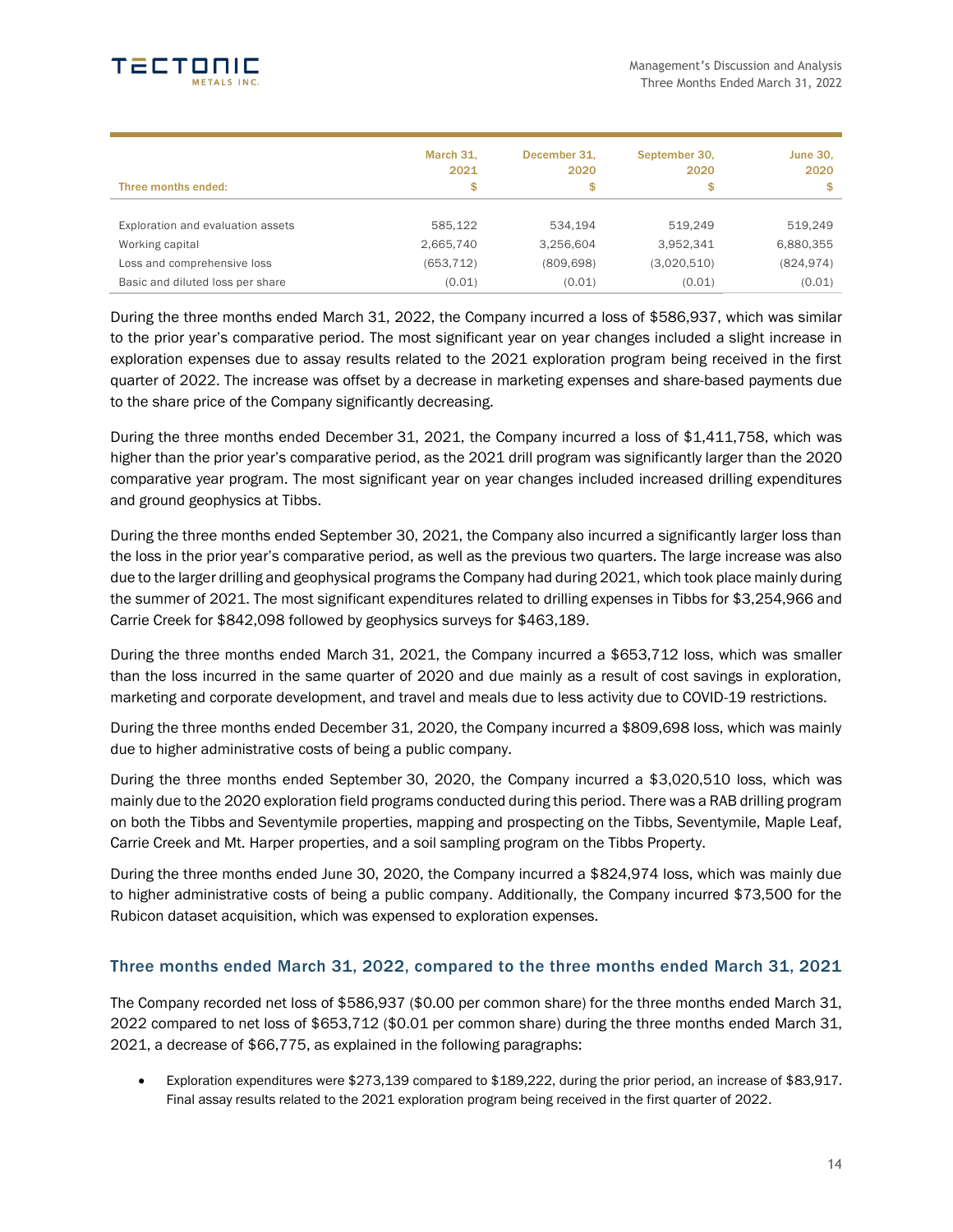

- Salaries and benefits were \$115,655 compared to \$128,124 during the prior period, a decrease of \$12,469. The decrease resulted as the comparative period includes wages paid to the Chief Financial Officer ("CFO") as an employee of the Company while during the current period the CFO's fees are paid to a firm for which the new CFO works and are included as accounting fees.
- Accounting and legal expenses were \$107,526 compared to \$38,532 during the comparative period, an increase of \$68,994. The increase is in part due to the new CFO's fees being included as accounting fees instead of salaries and benefits.
- General and administration were \$15,835 compared to \$21,660 during the prior period. This expense remained relatively consistent with a decrease of \$5,825.
- Listing and filing fees were \$15,165 compared to \$16,893 during the comparative period. This expense remained relatively consistent with an decrease of \$1,728.
- Marketing costs were \$28,409 compared to \$125,370 during the comparative period, a decrease of \$96,961, as the Company's marketing campaign will start after the first quarter during the current year.

# LIQUIDITY AND CAPITAL RESOURCES

| Summary of cash position and changes in cash |  |  |  |  |  |  |
|----------------------------------------------|--|--|--|--|--|--|
|----------------------------------------------|--|--|--|--|--|--|

|                                        | Three months ended March 31. | 2022       | Three months ended March 31.<br>2021 |            |  |
|----------------------------------------|------------------------------|------------|--------------------------------------|------------|--|
| Cash flow used in operating activities | \$                           | (583, 450) | \$                                   | (584,035)  |  |
| Cash flow used in investing activities |                              |            |                                      | (50, 928)  |  |
| Cash flow used in financing activities |                              | (7.594)    |                                      | (7, 405)   |  |
| Effect of foreign exchange on cash     |                              | (1,262)    |                                      | (1,821)    |  |
| Net change                             |                              | (592, 306) |                                      | (644, 189) |  |
| Cash – beginning of year               |                              | 1,074,068  |                                      | 3,423,212  |  |
| $Cash - end of ear$                    | \$                           | 481.762    | \$                                   | 2.779.023  |  |

As at March 31, 2022, the Company had a working capital of \$250,085 compared to working capital of \$829,407 as at December 31, 2021.

Cash flow used in operations during the three months ended March 31, 2022 was similar to the same period in 2021.

Cash flow used in investing activities was lower during the three months ended March 31, 2022 compared to 2021, as the Company paid its required option payments due January 1, 2022 during December 2021 whereas the January 1, 2021 required payments were paid in early January 2021.

Cash flow used in financing activities during the three months March 31, 2022 compared to March 31, 2021 was relatively unchanged, as this relates to lease obligation payments.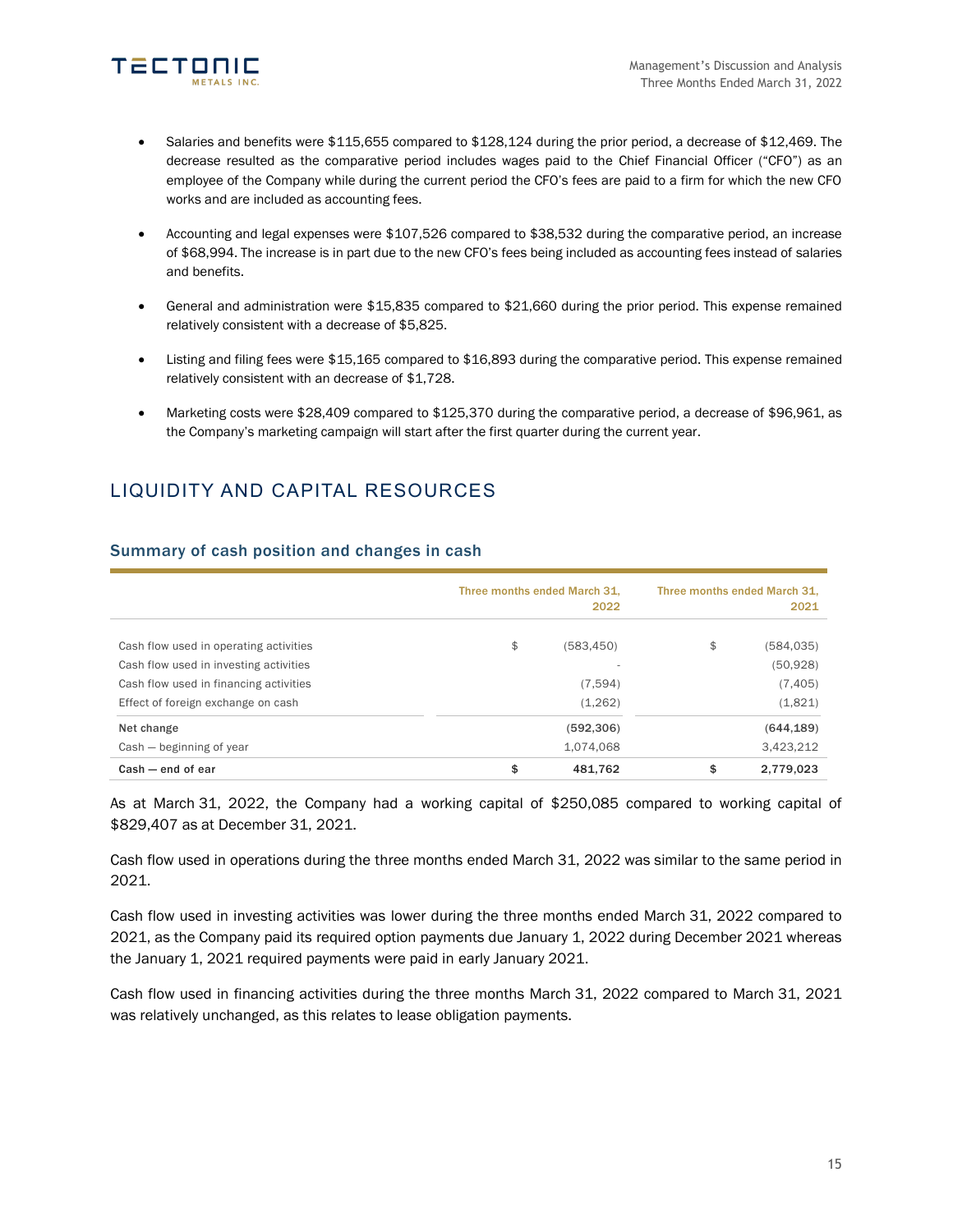

### Going concern

The Financial Statements and financial results discussed herein of the Company were prepared assuming Tectonic will continue on a going concern basis. The Company has incurred losses since its inception and the ability of the Company to continue as a going concern depends upon its ability to raise adequate financing and to develop profitable operations. The Financial Statements do not include adjustments to amounts and classifications of assets and liabilities that might be necessary should the Company be unable to continue operations.

### **Commitments**

### The Company signed an office lease agreement to pay rent as follows:

| <b>Calendar Years</b> |    | <b>Rental Payment</b> |
|-----------------------|----|-----------------------|
| 2022<br>2023          | \$ | 22,782<br>10,126      |
| Total                 | S  | 32,908                |

### Capital Management

The Company manages its capital structure based on the funds available to the Company in order to support the acquisition and exploration of exploration and evaluation assets. The Board of Directors (or "Board") does not establish quantitative return on capital criteria for management, but rather relies on the expertise of the Company's management to sustain future development of the business. The Company defines capital that it manages as components of shareholders' equity.

The properties in which the Company currently has an interest are in the exploration stage and are not positive cash-flow generating, as such the Company has historically relied on the equity markets to fund its activities.

Management reviews its capital management approach on an ongoing basis and believes that this approach, given the relative size of the Company, is reasonable. The Company is not subject to externally imposed capital restrictions.

There has been no significant change in the Company's objectives, policies and processes for managing its capital during the three months ended March 31, 2022.

## OFF-BALANCE SHEET ARRANGEMENTS

The Company has no off-balance sheet arrangements.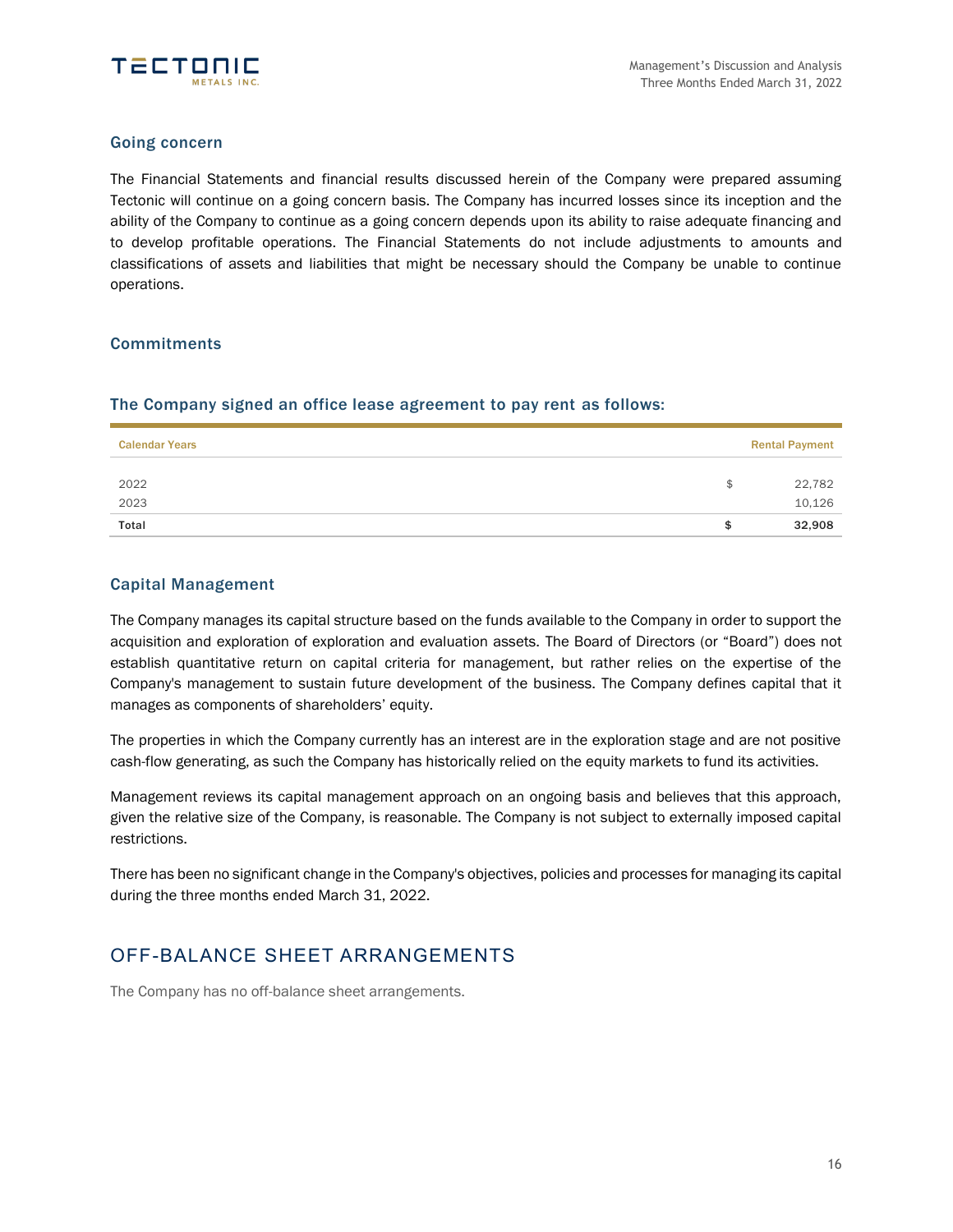

## SHAREHOLDERS' EQUITY

Tectonic is authorized to issue an unlimited number of common shares without par value. As at date of this report the Company has 193,863,401 (March 31, 2022 - 161,677,735) common shares outstanding.

### Restricted Shares

On July 29, 2019, the Company adopted the Restricted Share Plan. The Company may grant common shares to eligible employees, officers, directors and consultants with performance conditions to be determined by the Company' Board of Directors ("Restricted Shares"). No cash consideration is received for Restricted Shares. Performance conditions are placed on the Restricted Shares, as determined by the Board. If employees fail to meet the conditions, the Restricted Shares are subsequently cancelled and returned to the Company's treasury. The Restricted Share Plan permits the issuance of restricted shares, which, together with the Stock Option Plan, may not exceed 10% of the Company' issued common shares as at the date of grant.

On July 29, 2019 and September 17, 2019, the Company granted 2,400,000 Restricted Shares and 950,000 Restricted Shares, respectively. Both grants were to certain employees and directors at a value of \$0.35 per Restricted Share. The condition set by the Board was a two-year employment period from the date of grant. During the year ended December 31, 2020, 675,000 Restricted Shares were forfeited and the shares were cancelled. During the year ended December 31, 2021, all remaining Restricted Shares were released, as the required twoyear period was completed resulting in a reallocation of \$936,250 from reserves to share capital.

### Stock Options

The Company has a Stock Option Plan. The Company may grant share options to eligible employees, officers, directors and consultants at an exercise price, expiry date and vesting conditions to be determined by the Company's Board of Directors. The maximum expiry date is ten years from the grant date. The Stock Option Plan permits the issuance of stock options, which, together with the Restricted Share Plan, may not exceed 10% of the Company's issued common shares as at the date of grant.

#### *A summary of the Company's options and the changes during the period are as follows:*

|                             | Shares to be issued upon<br>exercise of the options | Weighted-<br>average<br>exercise<br>price(\$) |
|-----------------------------|-----------------------------------------------------|-----------------------------------------------|
| Balance - December 31, 2020 | 400.000                                             | 0.33                                          |
| Issued                      | 1,050,000                                           | 0.18                                          |
| Cancelled                   | (400,000)                                           | 0.18                                          |
| Balance - December 31, 2020 | 1,050,000                                           | 0.24                                          |
| Issued                      | 300,000                                             | 0.10                                          |
| Balance - March 31, 2022    | 1,350,000                                           | 0.21                                          |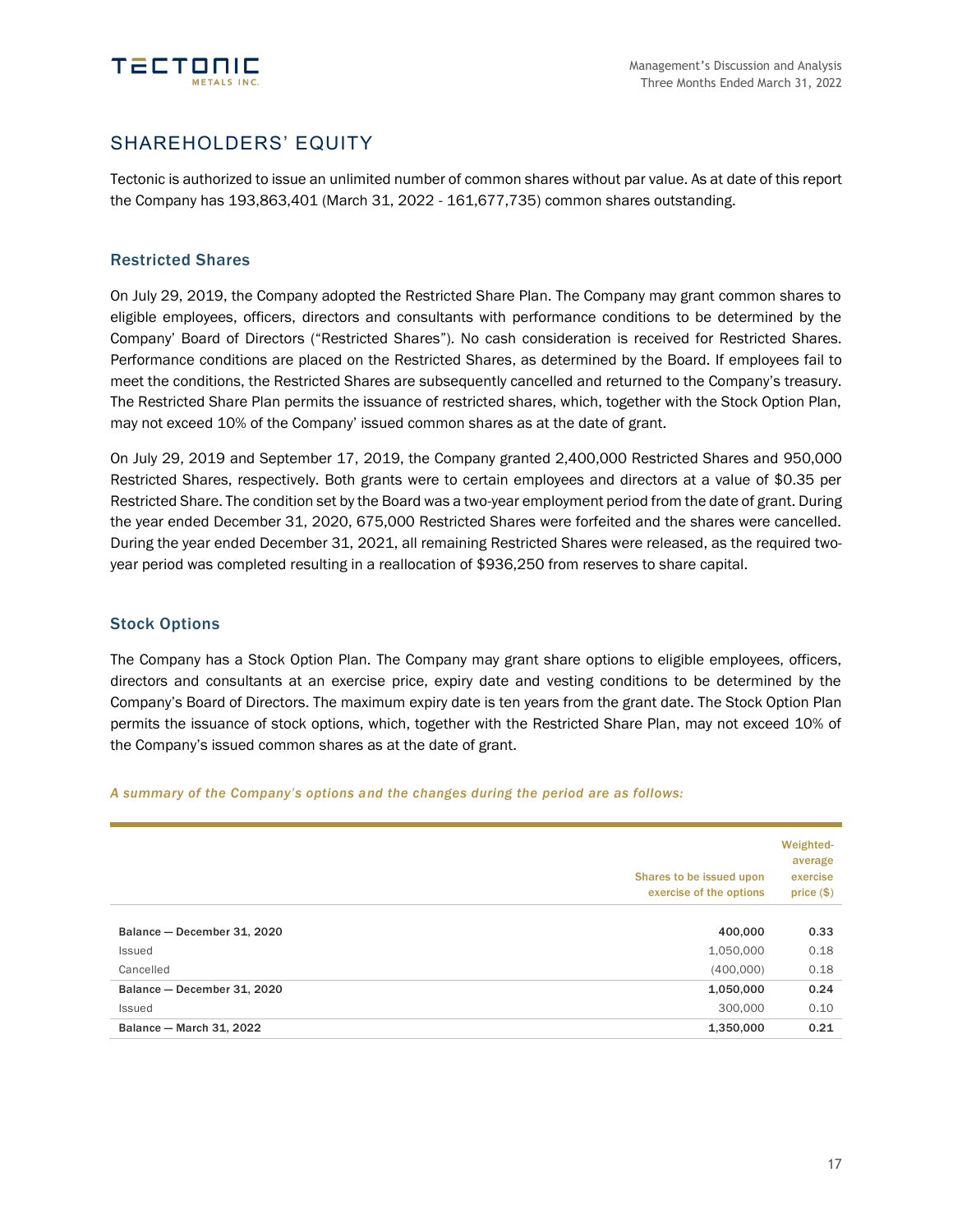

| <b>Expiry date</b> | <b>Number outstanding</b> | <b>Exercise price per share</b><br>$($ \$) |
|--------------------|---------------------------|--------------------------------------------|
| July 27, 2025      | 400,000                   | 0.33                                       |
| August 4, 2026     | 400,000                   | 0.20                                       |
| April 30, 2031     | 250,000                   | 0.16                                       |
| March 11, 2027     | 300,000                   | 0.10                                       |
| Outstanding        | 1,350,000                 | 0.21                                       |
| Exercisable        | 100,000                   | 0.33                                       |

On July 27, 2020, the Company granted 400,000 stock options to an employee. Each stock option has an exercise price of \$0.33 and vests over a three-year period as follows: 100,000 stock options will vest July 27, 2021, 100,000 stock options will vest July 27, 2022 and 200,000 stock options will vest July 27, 2023. The stock options expire July 27, 2025.

On April 7, 2021, the Company granted 400,000 stock options to a former CFO. These options were cancelled unvested during the same period.

On April 30, 2021, the Company granted 250,000 stock options to consultants. Each stock option has an exercise price of \$0.155 and vests over a two-year period as follows: 125,000 stock options will vest April 30, 2022 and 125,000 stock options will vest April 30, 2023. The stock options expire April 30, 2031.

On August 4, 2021, the Company granted 400,000 stock options to an employee. Each stock option has an exercise price of \$0.20 and vest over a four-year period as follows: 100,000 stock options will vest on August 4, 2022 and an additional 100,000 stock options will vest on the three subsequent anniversary dates thereafter. The stock options expire August 4, 2026.

On March 11, 2022, the Company granted 300,000 stock options to a consultant. Each stock option has an exercise price of \$0.10 and vest over three-year period as follows: 100,000 stock options will vest March 11, 2023 and an additional 100,000 stock options will vest on the two subsequent anniversary dates thereafter. The stock options expire March 11, 2027.

### **Escrow**

The Company entered into an escrow agreement pursuant to which 19,272,071 common shares and 4,275,642 warrants have been placed in escrow. The escrow agreement provides that 10% of the escrowed securities will be released upon the Company's listing date and that an additional 15% will be released every six months thereafter, over a period of 36 months. As of March 31, 2022, there were 5,781,622 (December 31, 2021 – 5,781,622) common shares and 1,282,694 (December 31, 2021 – 1,282,694) warrants held in escrow.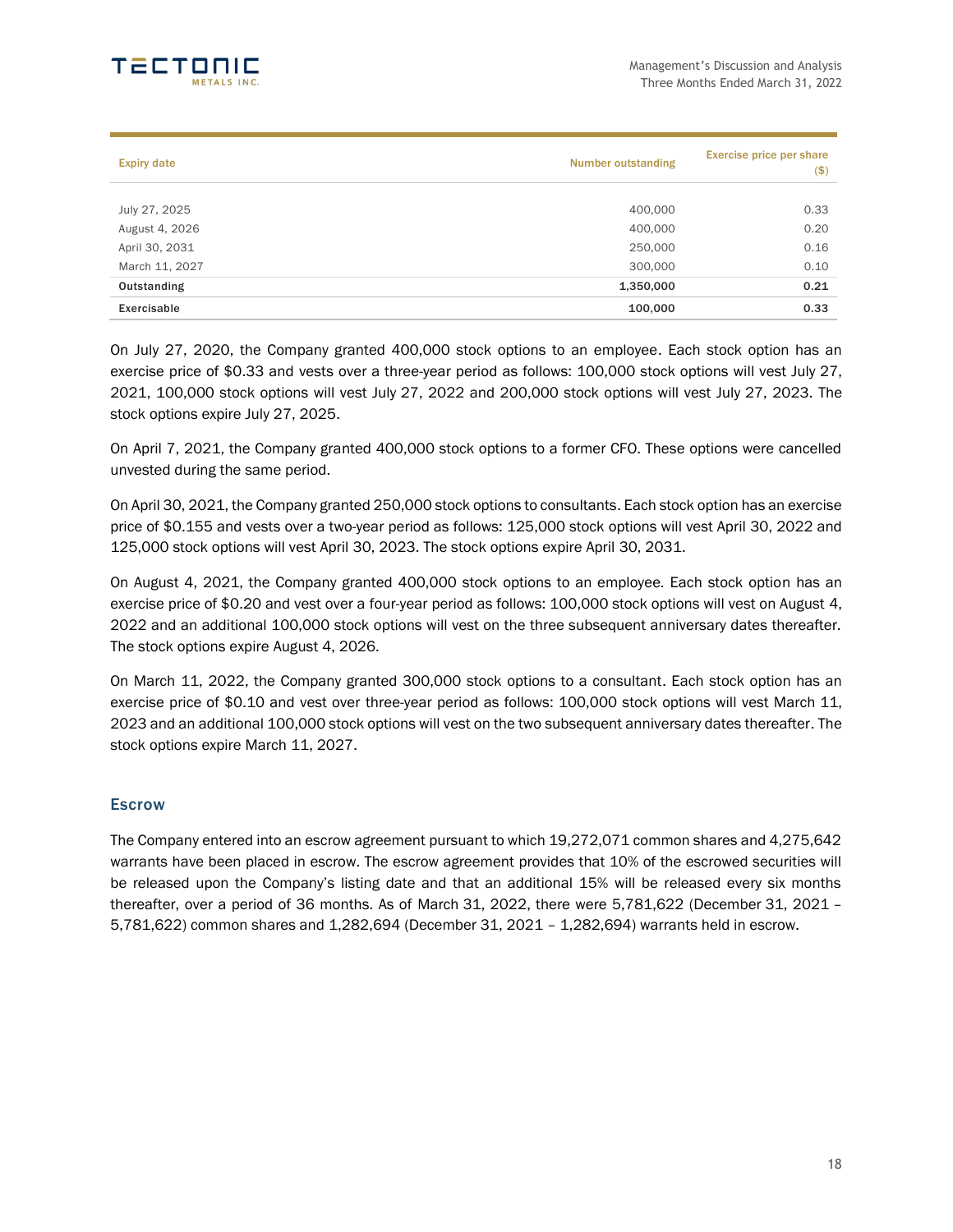

### Share Purchase Warrants

A summary of the Company's warrants and changes during the period are as follows:

| Balance - December 31, 2021 and March 31,<br>2022 | 60.969.248                                           | 0.24                                          |
|---------------------------------------------------|------------------------------------------------------|-----------------------------------------------|
| Expired                                           | (17, 157, 330)                                       | 0.50                                          |
| Finders warrants issued                           | 2,488,588                                            | 0.17                                          |
| Non-broker warrants issued                        | 35,880,280                                           | 0.17                                          |
| Balance - December 31, 2020                       | 39,757,710                                           | 0.42                                          |
|                                                   | Shares to be issued upon<br>exercise of the warrants | Weighted-<br>average<br>exercise<br>price(\$) |

Warrants outstanding as at March 31, 2022 and the date of this report are as follows:

| <b>Expiry date</b> | <b>Number outstanding</b> |      |
|--------------------|---------------------------|------|
| April 17, 2022     | 5,236,500 <sup>2</sup>    | 0.40 |
| June 16, 2022      | 720,000                   | 0.10 |
| June 16, 2022      | 3,380,000                 | 0.25 |
| June 30, 2022      | 12,307,7501               | 0.40 |
| June 30, 2022      | 956,130                   | 0.20 |
| June 23, 2023      | 35,880,2801               | 0.17 |
| June 23, 2023      | 2,488,588                 | 0.17 |
|                    | 60,969,248                |      |

*1. Warrants are subject to the Acceleration Clause*

*2. Subsequent to March 31, 2022, these warrants expired unexercised*

## REGULATORY DISCLOSURES

### Related Party Transactions

The Company's related parties include its subsidiaries, District Metals LLC and Tectonic Resources LLC, and key management personnel, which include officers, directors or companies with common directors of the Company. Transactions with related parties for goods and services are made on normal commercial terms and are considered to be at arm's length.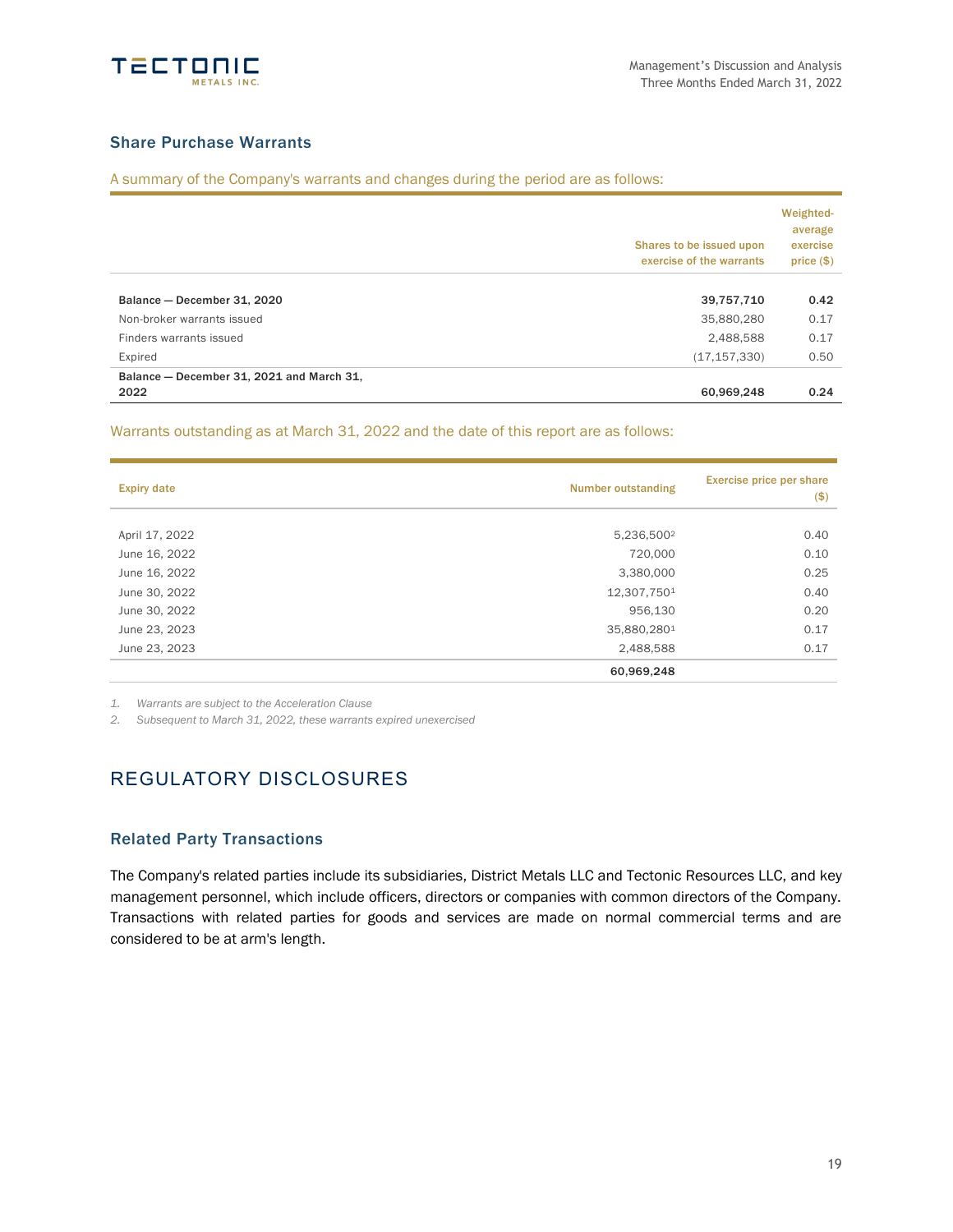

#### The Company incurred the following expenses with key management personnel as follows:

|                                                            | <b>Three months</b><br>March 31, 2022<br>\$ | Three months<br>March 31, 2021<br>S |
|------------------------------------------------------------|---------------------------------------------|-------------------------------------|
| Employee salaries and benefits -<br>administration expense | 60,000                                      | 97,500                              |
| Employee salaries and benefits -<br>exploration expense    | 31.556                                      | 37,500                              |
| Geological consulting - exploration<br>expense             | 36,000                                      |                                     |
| Share based compensation - restricted<br>shares            | $\overline{\phantom{a}}$                    | 83.344                              |
| Share based compensation                                   | 3,283                                       | 11,465                              |

- During the three months ended March 31, 2022, the Company paid \$60,000 (2021 \$60,000) in salaries and bonus to Tony Reda, the Company's CEO.
- The Company is party to a consulting agreement with a firm for which Xavier Wenzel works to provide services as the Company's CFO, as well as financial consulting services, accounting and bookkeeping services to the Company. For the three months ended March 31, 2022, the total fees incurred under this agreement are \$31,264 (2021 - \$nil) and the amount owed is \$23,152 (2021 - \$nil), which is included in trade and other payables.
- During the three months ended March 31, 2022, the Company paid \$31,556 (2021 \$37,500) in salaries and bonus to Eric Buitenhuis, the Company's VPX.

## FINANCIAL INSTRUMENTS

### Financial Assets and Liabilities

The Company's financial assets, which consist of cash and receivables, and financial liabilities, which consist of trade and other payables and lease liability, are classified at amortized cost. The fair value of cash is measured on the statement of financial position using Level 1 of the fair value hierarchy. The fair value of receivables and trade and other payables approximate their book values due to the short-term nature of these instruments.

### Financial Risk Factors

The Company is exposed to a variety of financial risks by virtue of its activities, including credit, liquidity, interest rate, foreign currency and price risk.

### Credit risk

The Company is exposed to industry credit risk arising from its cash. The Company manages credit risk by holding cash with major Canadian financial institutions. Management believes that credit risk related to these amounts is nominal.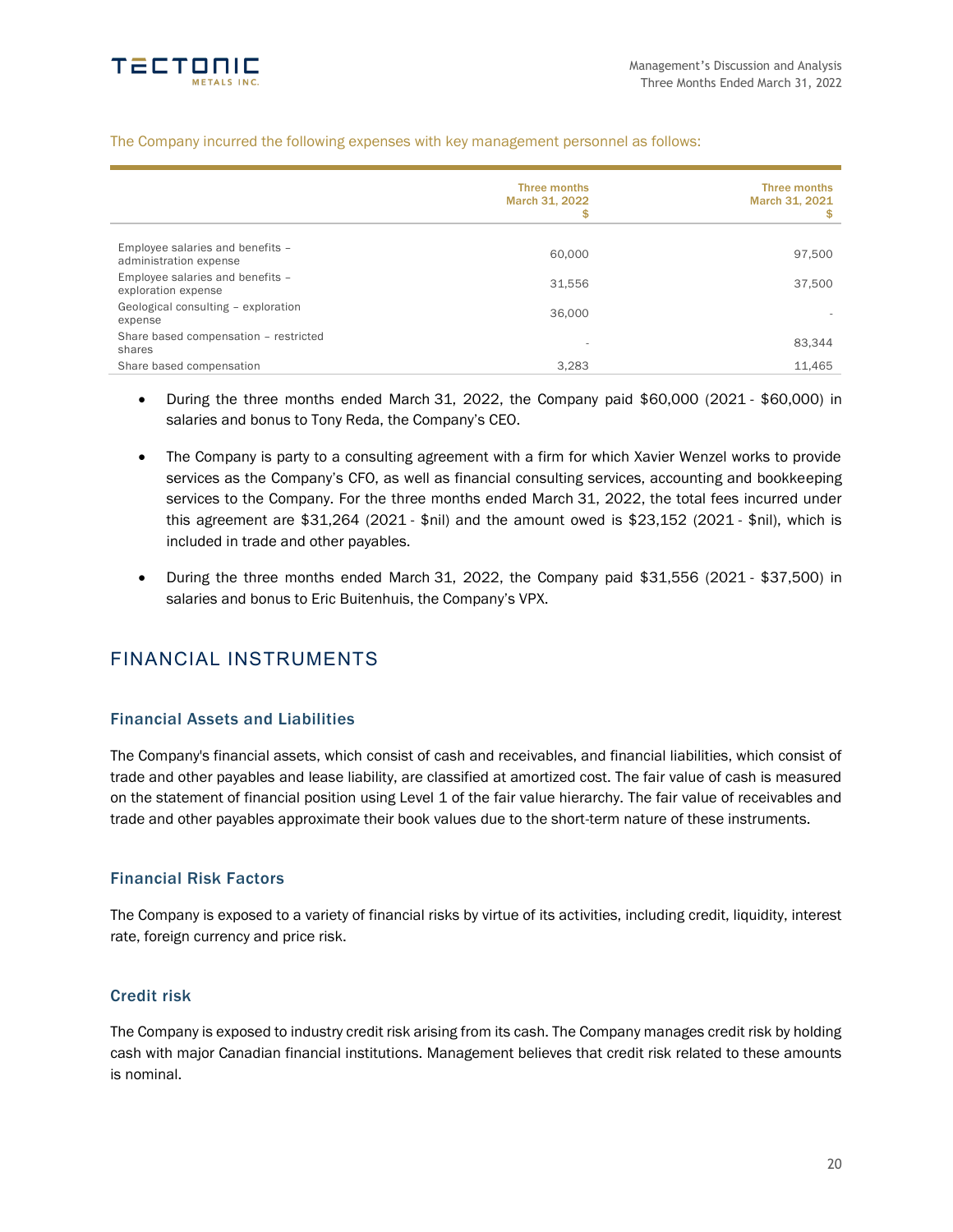

### Liquidity risk

Liquidity risk is the risk that the Company will not have sufficient funds to meet its financial obligations when they become due. To manage liquidity risk, the Company has in place a planning and budgeting process to help determine the funds required to support the Company's operating requirements on an ongoing basis and assess available and required sources of additional capital and financing. The Company is exposed to liquidity risk.

### Interest rate risk

Interest rate risk is the risk that the fair value or future cash flows of a financial instrument will fluctuate due to changes in market interest rates. The Company is not exposed to interest rate risk, as it does not have any significant financial instruments with interest rates, with the exception of cash. Interest earned on cash is based on prevailing bank account interest rates, which may fluctuate. A 1% change in interest rates would result in a nominal difference for the year ended March 31, 2022.

### Foreign currency risk

The Company is exposed to nominally foreign currency risk on fluctuations related to cash and trade and other payables that are denominated in US dollars.

### Price risk

The Company has limited exposure to price risk with respect to commodity and equity prices. Equity price risk is defined as the potential adverse impact on the Company's earnings due to movements in individual equity prices or general movements in the level of the stock market. Commodity price risk is defined as the potential adverse impact on earnings and economic value due to commodity price movements and volatilities.

### Inflationary Risk

The Company is exposed to increases in operating costs due to inflation, including increases in labour costs, marketing and promotional costs, and other factors.

## RISKS TO TECTONIC

The primary risk factors affecting the Company are set forth below. For additional discussion of risk factors, please refer to the Company's Annual Information Form dated April 13, 2020, which is available on [www.sedar.com.](http://www.sedar.com/)

### Exploration Stage Company

The Company is an exploration stage company and cannot give assurance that a commercially viable deposit (or "reserve") exists on any properties for which the Company currently has or may have (through potential future joint venture agreements or acquisitions) an interest. Therefore, the determination of the existence of a reserve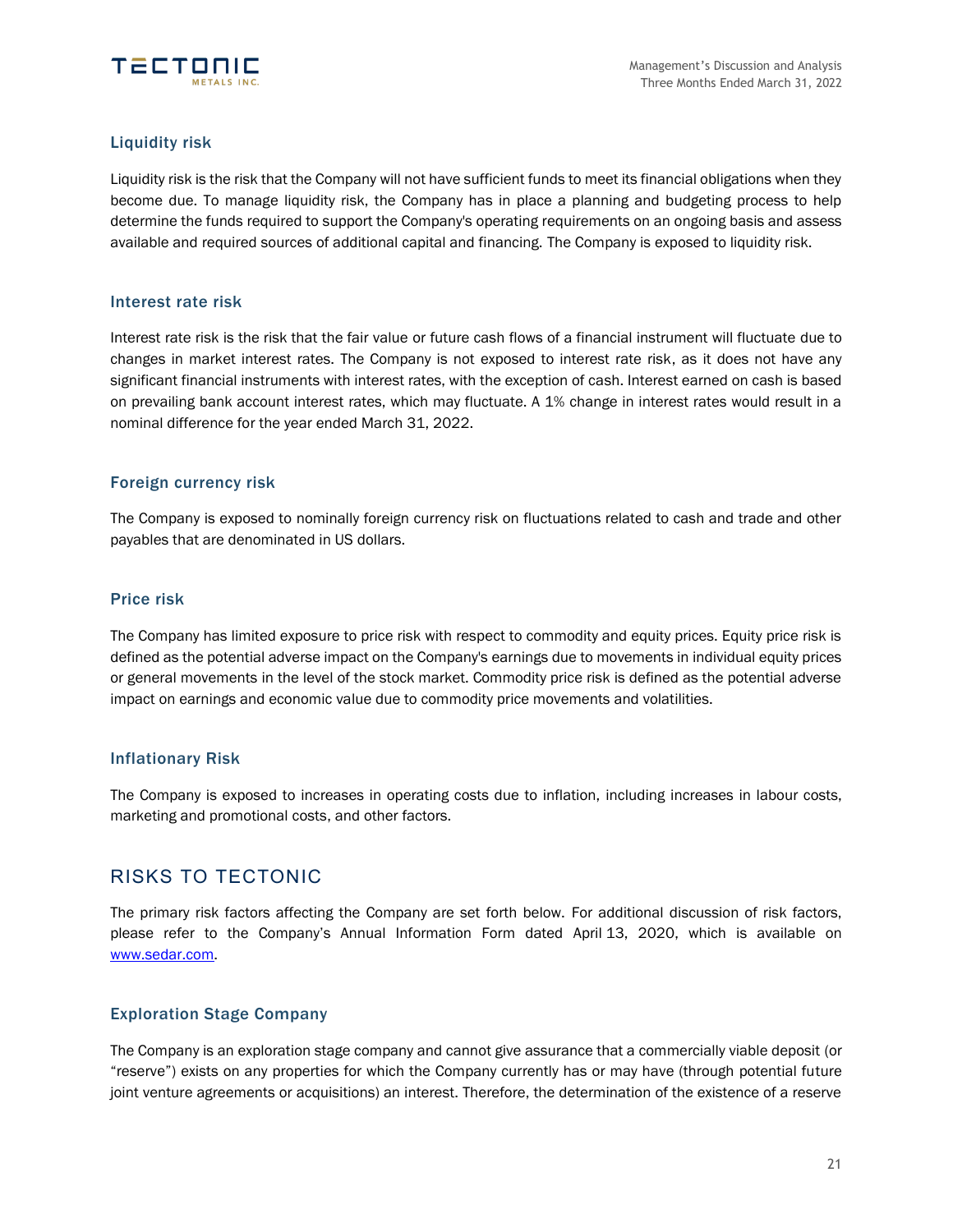

depends on appropriate and sufficient exploration work and the evaluation of legal, economic and environmental factors. If the Company fails to find a commercially viable deposit on any of its properties, its financial condition and results of operations will be materially adversely affected.

### Mineral Exploration and Development

Resource exploration and development is a speculative business, characterized by a number of significant risks, including, among other things, unprofitable efforts resulting not only from the failure to discover mineral deposits, but from finding mineral deposits that, though present, are insufficient in quantity and quality to return a profit from production. The marketability of minerals acquired or discovered by the Company may be affected by numerous factors that are beyond the control of the Company and that cannot be accurately predicted, such as market fluctuations, the proximity and capacity of milling facilities, mineral markets and processing equipment, and such other factors as government regulations, including regulations relating to royalties, allowable production, importing and exporting of minerals, and environmental protection, the combination of which factors may result in the Company not receiving an adequate return of investment capital.

There is no assurance that the Company's mineral exploration and development activities will result in any discoveries of commercial bodies of ore. The long-term profitability of the Company's operations will in part be directly related to the costs and success of its exploration programs, which may be affected by a number of factors. Substantial expenditures are required to establish reserves through drilling and to develop the mining and processing facilities and infrastructure at any site chosen for mining. Although substantial benefits may be derived from the discovery of a major mineralized deposit, no assurance can be given that minerals will be discovered in sufficient quantities to justify commercial operations or that funds required for development can be obtained on a timely basis.

Substantial expenditures are required to establish ore reserves through exploration and drilling, to develop metallurgical processes to extract the metal from the ore and, in the case of new properties, to develop the mining and processing facilities and infrastructure at any site chosen for mining. Although substantial benefits may be derived from the discovery of a major mineralized deposit, no assurance can be given that minerals will be discovered in sufficient quantities and grades to justify commercial operations or that funds required for development can be obtained on a timely basis. Estimates of reserves, mineral deposits and production costs can also be affected by such factors as environmental permitting regulations and requirements, weather, environmental factors, social governance issues, unforeseen technical difficulties, unusual or unexpected geological formations, and work interruptions. In addition, the grade of ore ultimately mined may differ from that indicated by drilling results. Short-term factors relating to reserves, such as the need for orderly development of ore bodies or processing new or different grades, may also have an adverse effect on mining operations and the results of operations. Material changes in ore reserves, grades, stripping ratios or recovery rates may affect the economic viability of any project.

### Competition and Mineral Exploration

The mineral exploration industry is intensely competitive in all of its phases, and the Company must compete in all aspects of its operations with a substantial number of companies with greater liquidity, greater access to credit and other financial resources, newer or more efficient equipment, lower cost structures, more effective risk management policies and procedures and/or greater ability than the Company to withstand losses. The Company's competitors may be able to respond more quickly to new laws or regulations or emerging technologies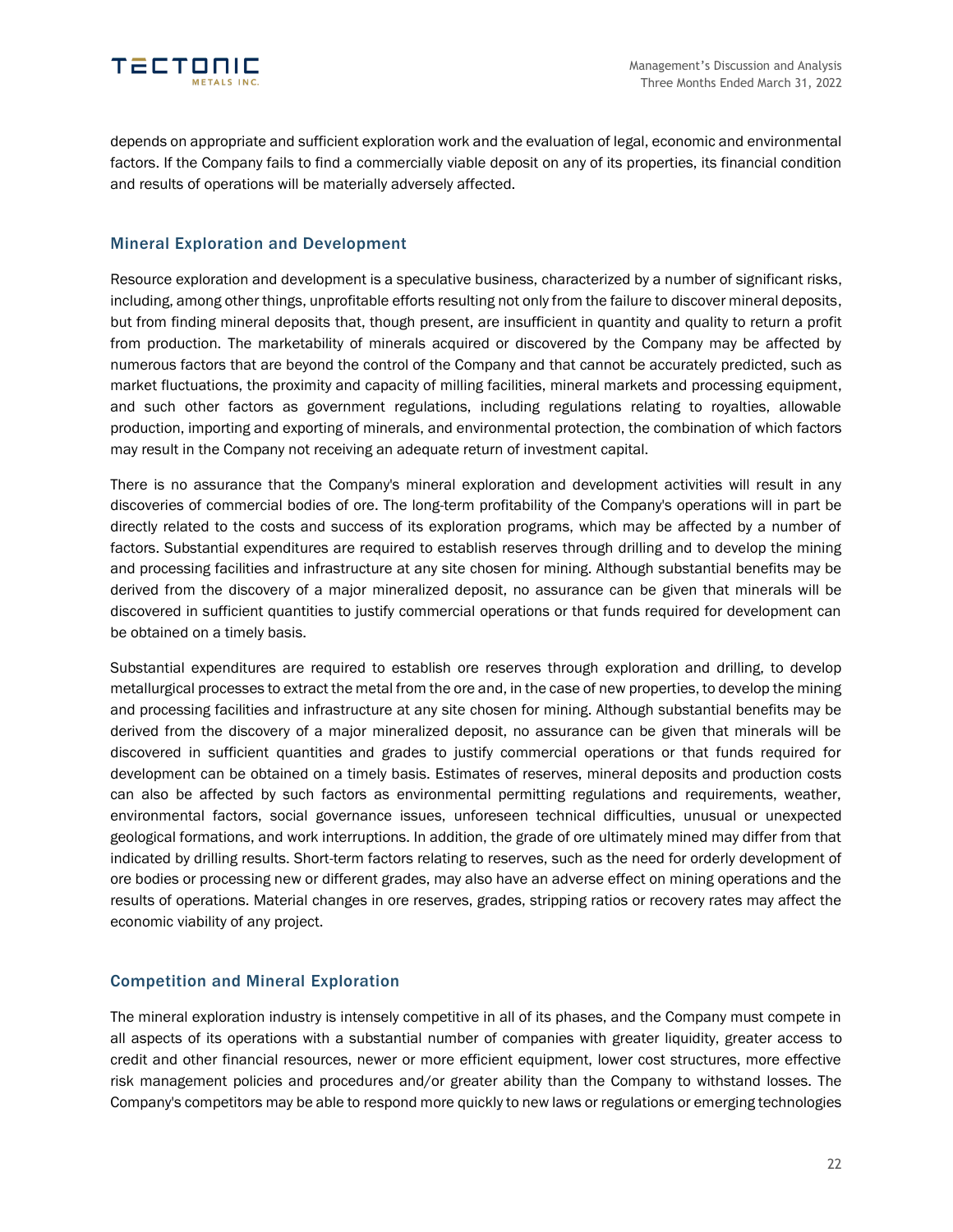

or devote greater resources to the expansion of their operations than the Company can. In addition, current and potential competitors may make strategic acquisitions or establish cooperative relationships among themselves or with third parties. Competition could adversely affect the Company's ability to acquire suitable new producing properties or prospects for exploration in the future. Competition could also affect the Company's ability to raise financing to fund the exploration and development of its properties or to hire qualified personnel. The Company may not be able to compete successfully against current and future competitors, and any failure to do so could have a material adverse effect on the Company's business, financial condition or results of operations.

### Limited Operating History

The Company has a limited operating history, and its mineral properties are exploration stage properties. As such, the Company will be subject to all of the business risks and uncertainties associated with any new business enterprise, including under-capitalization, cash shortages, limitations with respect to personnel, financial and other resources, and lack of revenues. The current state of the Company's mineral properties requires significant additional expenditures before any cash flow may be generated. Although Tectonic possesses an experienced management team, there is no assurance that the Company will be successful in achieving a return on shareholders' investment, and the likelihood of success of the Company must be considered in light of the problems, expenses, difficulties, complications and delays frequently encountered in connection with the establishment of any business. There is no assurance that the Company can generate revenues, operate profitably or provide a return on investment, or that it will successfully implement its plans.

### Negative Cash Flow from Operating Activities

The Company has no history of earnings and has had negative cash flow from operating activities since inception. The Company's mineral properties are in the exploration stage, and there are no known mineral resources or reserves and the proposed exploration programs on the Company's mineral properties are exploratory in nature. Significant capital investment will be required to achieve commercial production from the Company's existing projects. There is no assurance that any of the Company's mineral properties will generate earnings, operate profitably or provide a return on investment in the future. Accordingly, the Company will be required to obtain additional financing to meet its future cash commitments.

### Going Concern Risk

The Financial Statements have been prepared on a going concern basis under which an entity is considered to be able to realize its assets and satisfy its liabilities in the ordinary course of business. The Company's future operations are dependent upon the identification and successful completion of equity or debt financings and the achievement of profitable operations at an indeterminate time in the future. There can be no assurances that the Company will be successful in completing equity or debt financings or in achieving profitability. The Financial Statements do not give effect to any adjustments relating to the carrying values and classifications of assets and liabilities that would be necessary should the Company be unable to continue as a going concern.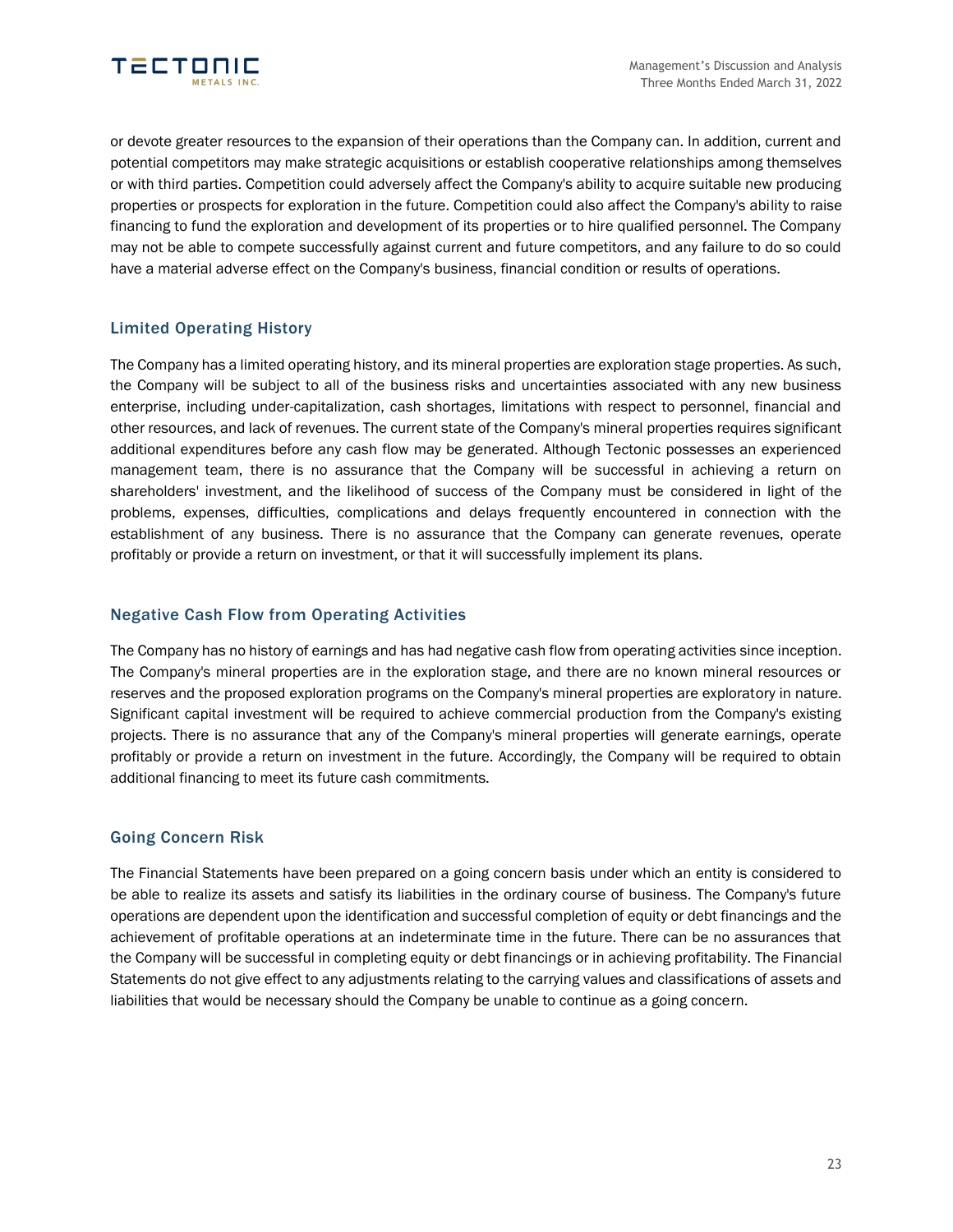

### Additional Funding

The exploration and development of the Company's mineral properties will require substantial additional capital. When such additional capital is required, the Company will need to pursue various financing transactions or arrangements, including joint venturing of projects, debt financing, equity financing or other means. Additional financing may not be available when needed or, if available, the terms of such financing might not be favourable to the Company and might involve substantial dilution to existing shareholders. The Company may not be successful in locating suitable financing transactions in the time period required or at all. A failure to raise capital when needed would have a material adverse effect on the Company's business, financial condition and results of operations. Any future issuance of securities to raise required capital will likely be dilutive to existing shareholders. In addition, debt and other debt financings may involve a pledge of assets and may be senior to interests of equity holders. The Company may incur substantial costs in pursuing future capital requirements, including investment banking fees, legal fees, accounting fees, securities law compliance fees, printing and distribution expenses, and other costs. The ability to obtain needed financing may be impaired by such factors as the capital markets (both generally and in the gold and copper industries in particular), the Company's status as a new enterprise with a limited history, the location of the Company's mineral properties, the price of commodities and/or the loss of key management personnel.

### Permits and Government or Regulatory Approvals

Exploration and development activities are dependent upon the grant of appropriate licenses, concessions, leases, permits and regulatory consents, and environmental approvals, which may be withdrawn or made subject to limitations. There is no guarantee that, upon completion of any exploration, a mining license will be granted with respect to exploration territory. There can also be no assurance that any exploration license will be renewed, or if so, on what terms. These licenses place a range of past, current and future obligations on the Company. In some cases, there could be adverse consequences for breach of these obligations, ranging from penalties to, in extreme cases, suspension or termination of the relevant license or related contract. The Company may also require permits from various federal, state, provincial and local governmental authorities and will be governed by laws and regulations governing prospecting, development, mining, production, export, taxes, labour standards, occupational health, waste disposal, land use, environmental protection, mine safety and other matters. Although the US has a favourable legal and fiscal regime for exploration and mining, including a relatively simple system for the acquisition of mineral titles and relatively low tax burden, possible future government legislation, policies and controls relating to prospecting, development, production, environmental protection, mining taxes and labour standards could cause additional expense, capital expenditures, restrictions and delays in the activities of the Company, the extent of which cannot be predicted. The Company is currently in compliance with all material regulations applicable to its exploration activities.

### Laws and Regulation

The Company's exploration activities are subject to extensive federal, state, provincial and local laws and regulations governing prospecting, development, production, exports, taxes, labour standards, occupational health and safety, mine safety and other matters in all the jurisdictions in which it operates. These laws and regulations are subject to change, can become more stringent and compliance can, therefore, become more costly. The Company applies the expertise of its management, advisors, employees and contractors to ensure compliance with current laws.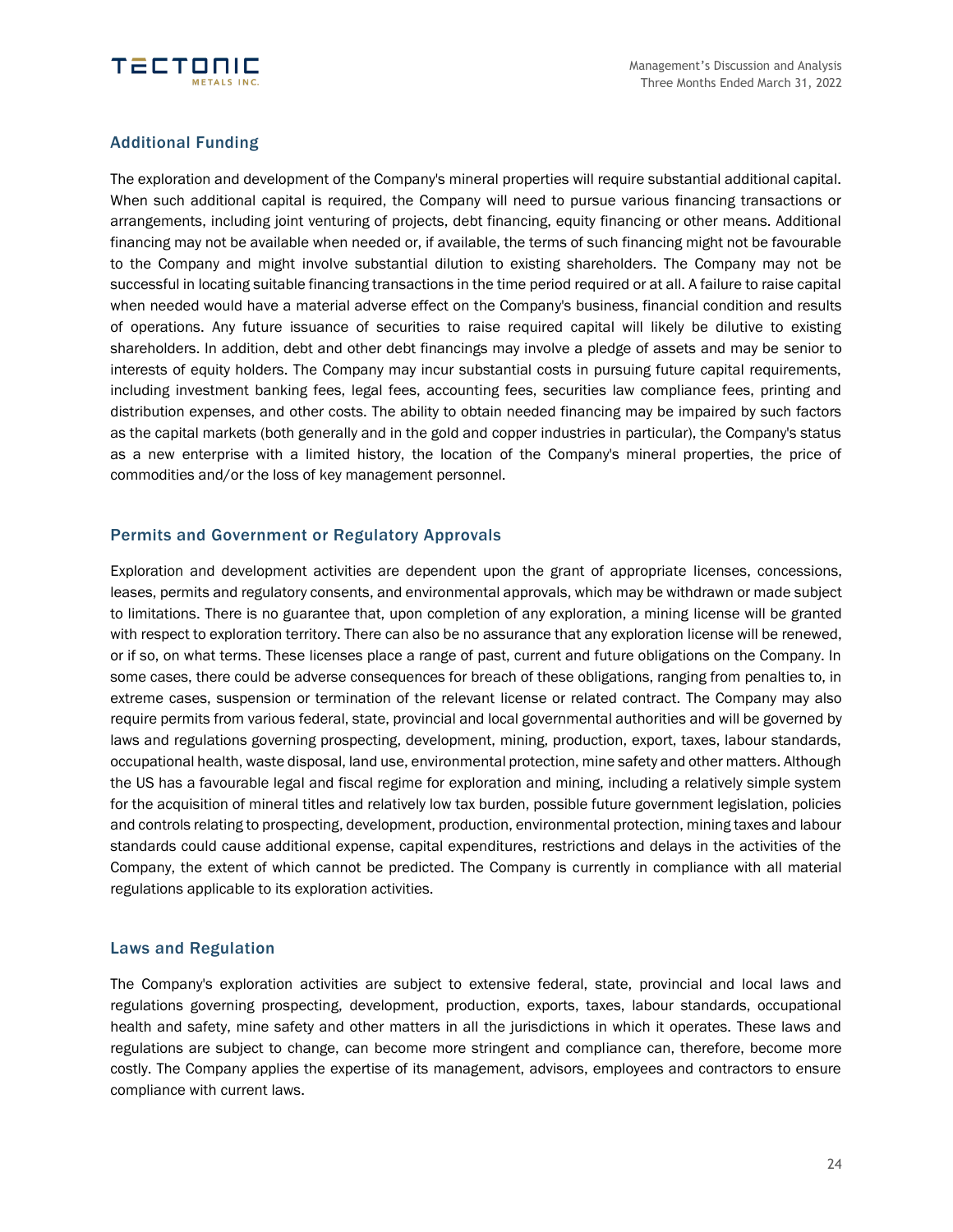

### COVID-19 Coronavirus Outbreak

The current global uncertainty with respect to the spread of the COVID-19 coronavirus, the rapidly evolving and unpredictable nature of the pandemic, and local and international developments related thereto and its effect on the broader global economy and capital markets may have a negative effect on the Company and its ability to continue exploration activities at its properties. While the final impact of the COVID-19 outbreak on the Company remains unknown, rapid spread of COVID-19 and declaration of the outbreak as a global pandemic has resulted in travel advisories and restrictions, certain restrictions on business operations, social distancing precautions and restrictions on group gatherings, which are having direct impacts on businesses in Canada and around the world and could result in travel bans, post-travel quarantines, closure of assay labs, work delays, difficulties for contractors and employees getting to site, and diversion of management attention, all of which in turn could have a negative impact on the Company. In particular, the current pandemic spread of the COVID-19 virus and the current review of closing cross-country border crossings and the reduction in available commercial flights between the US and Canada has increased mobility and infrastructure risks for the Company to send its employees to Alaska to conduct exploration work. The Company may need to rely entirely on US contractors to complete the remaining exploration programs and meet minimum exploration expenditures, which may result in higher costs. The spread of COVID-19 may also have a material adverse effect on global economic activity and could result in volatility and disruption to global supply chains and the financial and capital markets, which could affect the business, financial condition, results of operations and other factors relevant to the Company, including its ability to raise additional financing.

### Environmental Risks

The Company's exploration and/or development activities are subject to extensive laws and regulations governing environmental protection. The Company is also subject to various reclamation related conditions. Although the Company closely follows and believes it is operating in compliance with all applicable environmental regulations, there can be no assurance that all future requirements will be obtainable on reasonable terms. Failure to comply may result in enforcement actions causing operations to cease or be curtailed and may include corrective measures requiring capital expenditures. Intense lobbying over environmental concerns by non-governmental organizations has caused some governments to cancel or restrict the development of mining projects. Current publicized concern over climate change may lead to carbon taxes, requirements for carbon offset purchases or new regulation. The costs or likelihood of such potential issues to the Company cannot be estimated at this time.

The legal framework governing this area is constantly developing, therefore, the Company is unable to fully ascertain any future liability that may arise from the implementation of any new laws or regulations, although such laws and regulations are typically strict and may impose severe penalties (financial or otherwise). The proposed activities of the Company, as with any exploration, may have an environmental impact, which may result in unbudgeted delays, damage, loss, and other costs and obligations, including, without limitation, rehabilitation and/or compensation. There is also a risk that the Company's operations and financial position may be adversely affected by the actions of environmental groups or any other group or person opposed in general to the Company's activities and, in particular, the proposed exploration and mining by the Company within the state of Alaska.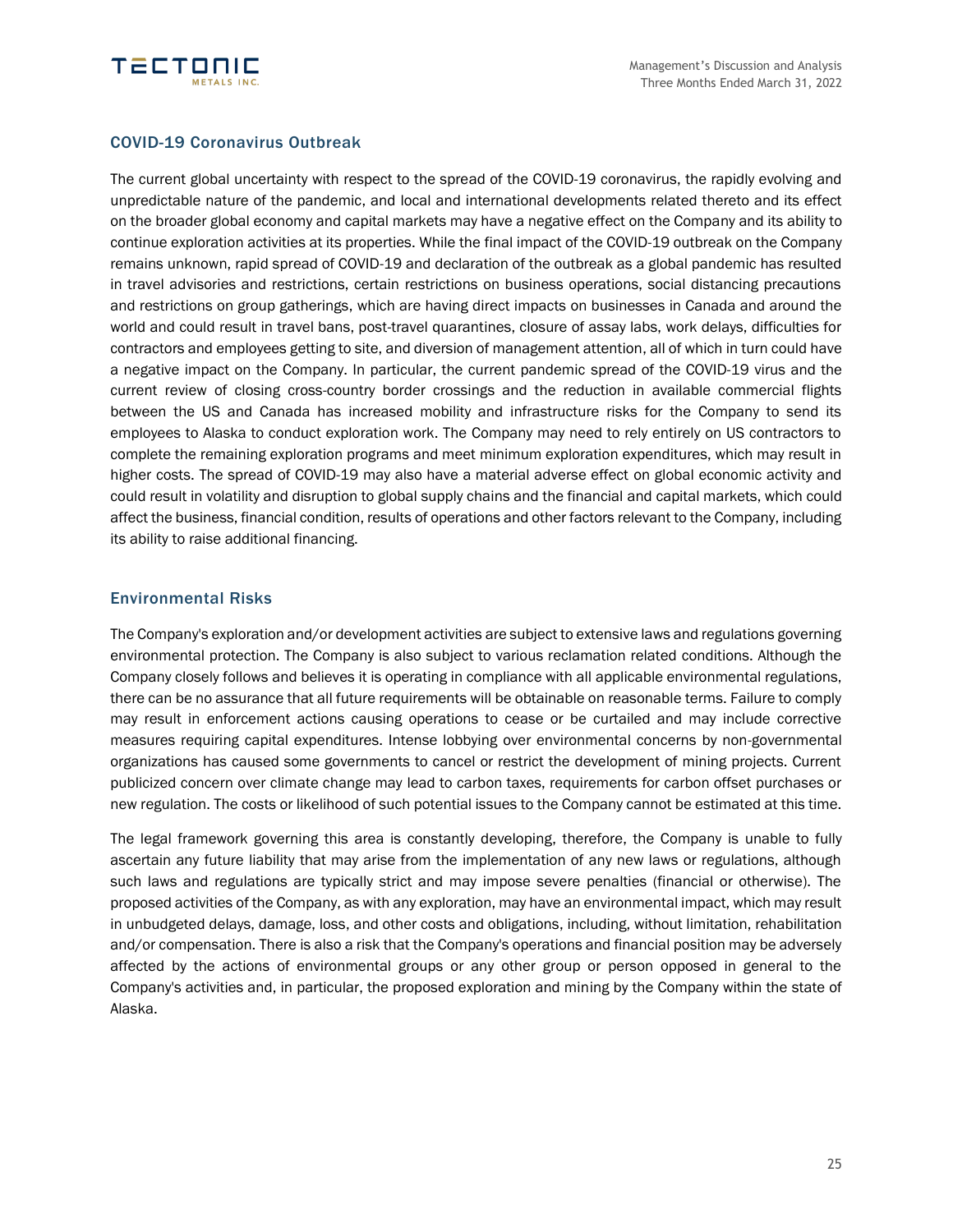

### Dependence on Management and Key Personnel

The success of the Company is currently largely dependent on the performance of its directors and officers. The loss of the services of any of these persons could have a materially adverse effect on the Company's business and prospects. There is no assurance the Company can maintain the services of its directors, officers or other qualified personnel required to operate its business. As the Company's business activity grows, the Company will require additional key financial, administrative and mining personnel, as well as additional operations staff. There can be no assurance that these efforts will be successful in attracting, training and retaining qualified personnel as competition for persons with these skill sets increase. If the Company is not successful in attracting, training and retaining qualified personnel, the efficiency of its operations could be impaired, which could have an adverse impact on the Company's operations and financial condition.

### Material Contract Obligations

The agreements pursuant to which the Company acquired its interest in its properties provide that the Company must make a variety of payments in cash and common shares over certain time periods and expend certain minimum amounts on the exploration of its properties. If the Company fails to make such payments or expenditures in a timely fashion, the Company may lose its interest in one or more of the properties.

### ADDITIONAL INFORMATION

Additional information relating to the Company is available on the SEDAR website at [www.sedar.com](http://www.sedar.com/) and the Company's website at [www.tectonicmetals.com.](http://www.tectonicmetals.com/)

## CAUTIONARY STATEMENTS

### Forward-looking Information

All statements in this MD&A, other than statements of historical fact, are "forward-looking statements" or "forward looking information" with respect to Tectonic within the meaning of applicable securities laws, including statements that address the impact of general business and economic conditions, the use of proceeds of any financings, and timing of exploration and development plans. Forward-looking information is often, but not always, identified by the use of words such as "seek", "anticipate", "plan", "continue", "planned", "expect", "project", "predict", "potential", "targeting", "intends", "believe", and similar expressions, or describes a "goal", or variation of such words and phrases or state that certain actions, events or results "may", "should", "could", "would", "might" or "will" be taken, occur or be achieved. Forward-looking information is not a guarantee of future performance and is based upon a number of estimates and assumptions of management at the date the statements are made, including, among others, assumptions regarding timing of exploration and development plans at the Company's mineral projects; timing and completion of proposed financings; the release of an initial resource report on any of our properties; assumptions about future prices of gold, copper, silver and other metal prices; currency exchange rates and interest rates; metallurgical recoveries; favourable operating conditions; political stability; obtaining governmental approvals and financing on time; obtaining renewals for existing licenses and permits and obtaining required licenses and permits; labour stability; stability in market conditions; availability of equipment; accuracy of historical information; successful resolution of disputes and anticipated